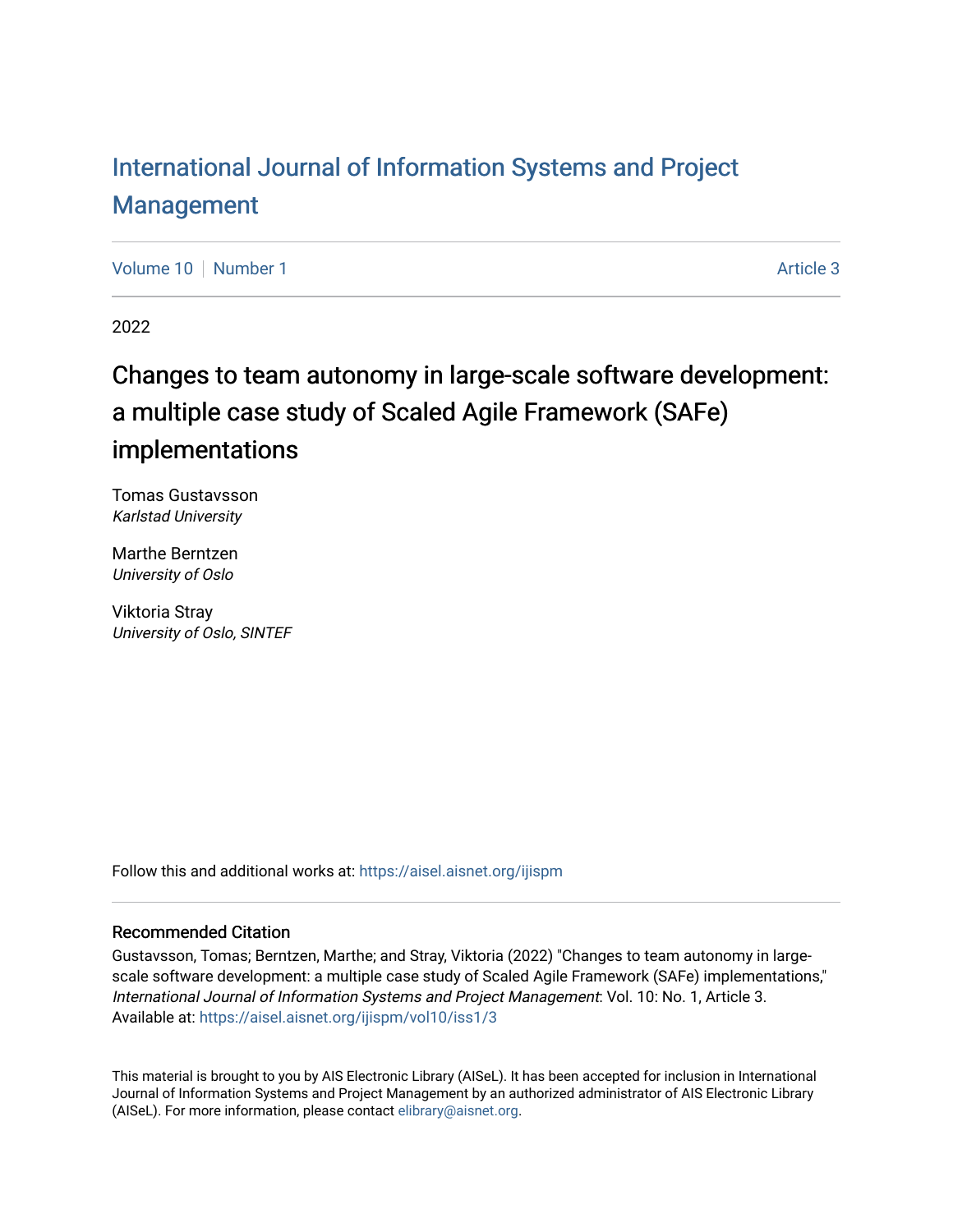# International Journal of Information Systems and Project Management ISSN (print):2182-7796, ISSN (online):2182-7788, ISSN ( cd-rom):2182-780X *Available online a[t ijispm.sciencesphere.org](http://www.sciencesphere.org/ijispm)*

# Changes to team autonomy in large-scale software development: a multiple case study of Scaled Agile Framework (SAFe) implementations

**Tomas Gustavsson** Karlstad University Universitetsgatan 2, 651 88 Karlstad, Sweden tomas.gustavsson@kau.se

#### **Marthe Berntzen**

University of Oslo Gaustadalléen 23 B, 0373 Oslo, Norway marthenb@ifi.uio.no

## **Viktoria Stray**

University of Oslo, SINTEF Gaustadalléen 23 B, 0373 Oslo, Norway stray@ifi.uio.no

# **Abstract:**

Large-scale transformations of agile ways of working have received more attention in the industry in recent years. Some organizations have developed their own solutions for scaling, whereas many have chosen trademarked frameworks. In large-scale agile software development, many developers and development teams carry out work simultaneously. When autonomous teams need to coordinate toward a common goal, they must sacrifice some level of autonomy. Development, testing, and integrations need to be coordinated with other teams and aligned with an organization´s programs or portfolio. Through the conducting of 28 interviews and 17 on-site visits, this multiple case study explored how team autonomy changed in three agile software development organizations that implemented the Scaled Agile Framework (SAFe). The positive changes to team autonomy that they experienced as a result included getting a better overview, making better long-term decisions, giving and receiving help, and signaling limitations. We found two negative impacts on team autonomy: limited feature choice and enforced refinement. The study extends previous research on large-scale agile software development and improves our understanding of impacts on team autonomy.

#### **Keywords:**

agile software development; team autonomy; Scaled Agile Framework; SAFe; large-scale agile.

**DOI:** 10.12821/ijispm100102

**Manuscript received:** 23 July 2021 **Manuscript accepted:** 21 February 2022

Copyright © 2022, IJISPM. General permission to republish in print or electronic forms, but not for profit, all or part of this material is granted, provided that the<br>International Journal of Information Systems and Projec issue, and to the fact that reprinting privileges were granted by permission of IJISPM.

International Journal of Information Systems and Project Management, Vol. 10, No. 1, 2022, 29-46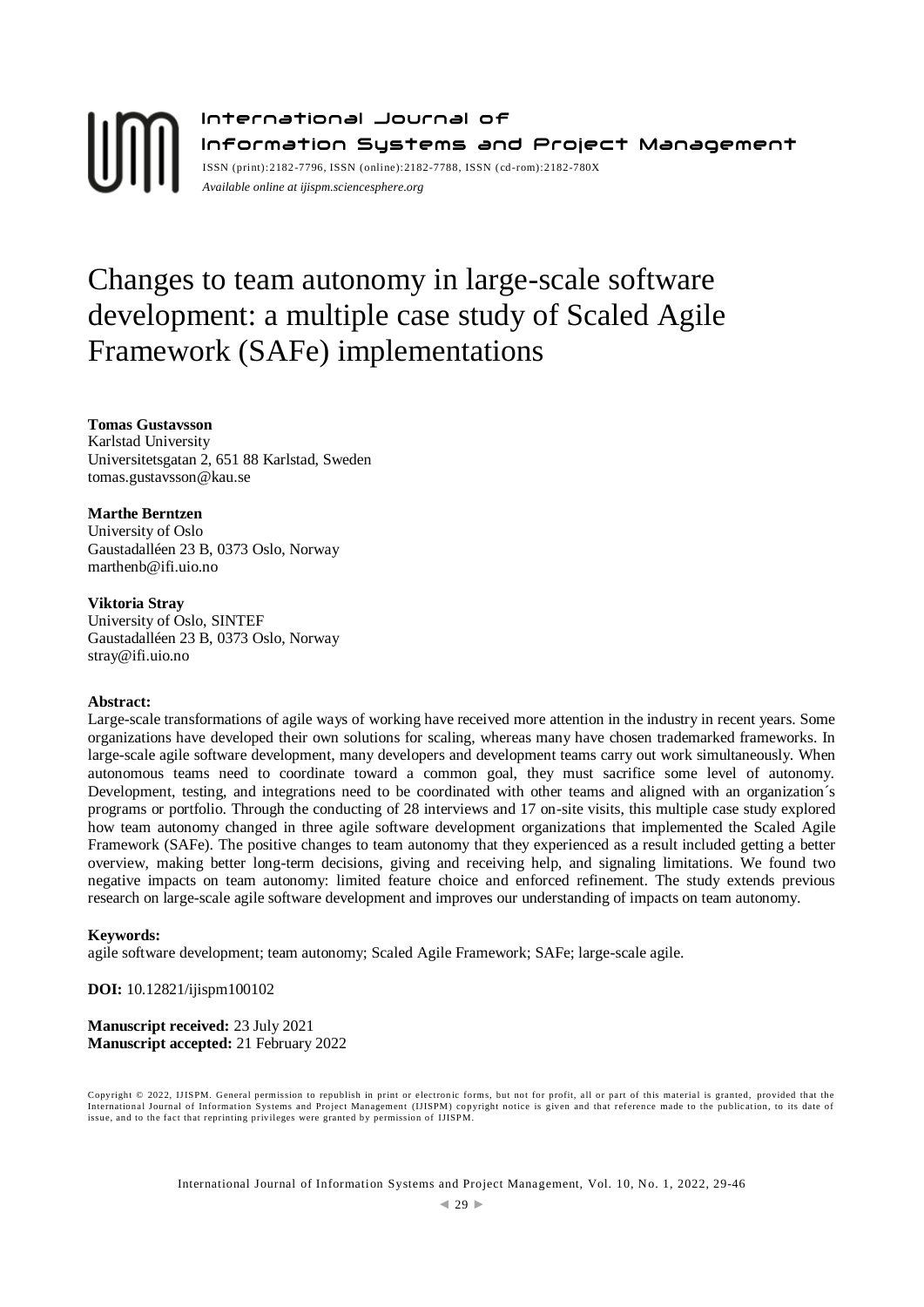Changes to team autonomy in large -scale software development: a multiple case study of Scaled Agile Framework (SAFe) implementations

#### **1. Introduction**

Since agile was introduced more than 20 years ago, it has become highly popular in not only small organizations but also larger organizations [1]. Today, the term "large-scale agile" is used to refer to agile practices and methods used beyond a single development team both at the inter-team and the organizational level [1]. In large-scale agile software development (ASD) settings, where several teams cooperate toward a common goal, new problems arise, such as dealing with dependencies between activities and ensuring shared goals between teams [1]. Typically, a software development team needs to coordinate with other teams regarding the constraints of, for example, requirements, testing, and integration [2]. These dependencies may limit the amount of autonomy and empowerment of the individual team. Therefore, the need to coordinate work processes with the rest of the organization reduces team autonomy [3]. A project is often part of a larger set of development projects, which requires feature delivery to be coordinated across teams. Thus, when self-organizing teams work together in such a setting, some level of autonomy needs to be sacrificed [4].

The balance between the benefits of autonomous, empowered teams and coordinated efforts toward a common goal is an important problem to solve for today's software industry [5]. Practices for inter-team coordination have been proposed in the agile community to reduce the negative impacts of agile while also maintaining the positive impacts of teamwork stemming from agile ways of working [5]. These practices include, for example, scheduled and unscheduled meetings, as well as the use of shared visualization tools [6]. Moreover, many organizations use large-scale agile frameworks that come with pre-determined coordination practices and tools aimed at improving the inter-team coordination of software development. Many such frameworks are available, and among these, the most commonly adopted framework for large-scale agile today is, by far, the Scaled Agile Framework (SAFe) [7].

SAFe, however, has been criticized for the risk of delimiting autonomy for a single team [8, 9]. Limiting team autonomy could negatively impact teamwork and the team's performance, but these impacts have not been investigated much in large-scale ASD [10]. Based on the importance of team autonomy in large-scale ASD, the purpose of this study was to explore the impacts of scaling up agile ways of working on team autonomy. The research question of this study was formulated as follows:

#### *How does team autonomy change when a large-scale agile framework is implemented?*

The remainder of the paper is organized as follows: In Section 2, background information on autonomous agile teams and large-scale agile is presented. In Section 3, the research method is described. Section 4 presents results from the multiple-case study of three large-scale agile software development implementations. These findings are discussed in Section 5. Finally, Section 6 concludes the paper and presents key findings from the study.

#### **2. Agile software development and team autonomy**

# *2.1. Team autonomy in large-scale agile*

The term "agile" refers to iterative and incremental practices stemming from a set of values and practices guiding modern approaches to software development. At the core of agile lies the notion of a self-managing team that has the autonomy to decide which practices are used and when to develop a software product [11]. Autonomous teams are defined as teams that have authority over their own work and have responsibility for aspects such as task assignment, planning, and scheduling [12]. In other words, these are teams that have the autonomy to decide which tasks to work on, when, and how.

Studies on team autonomy present several benefits for team members. Research has shown that highly autonomous teams are also more productive, are more creative, and have higher levels of team satisfaction and team commitment [13, 14]. A high level of team autonomy has also been related to higher levels of employee motivation and job satisfaction [15], as well as lower levels of stress [16]. According to the notion of team autonomy in the agile manifesto, self-organizing teams are the source of "the best architectures, requirements, and designs" [17].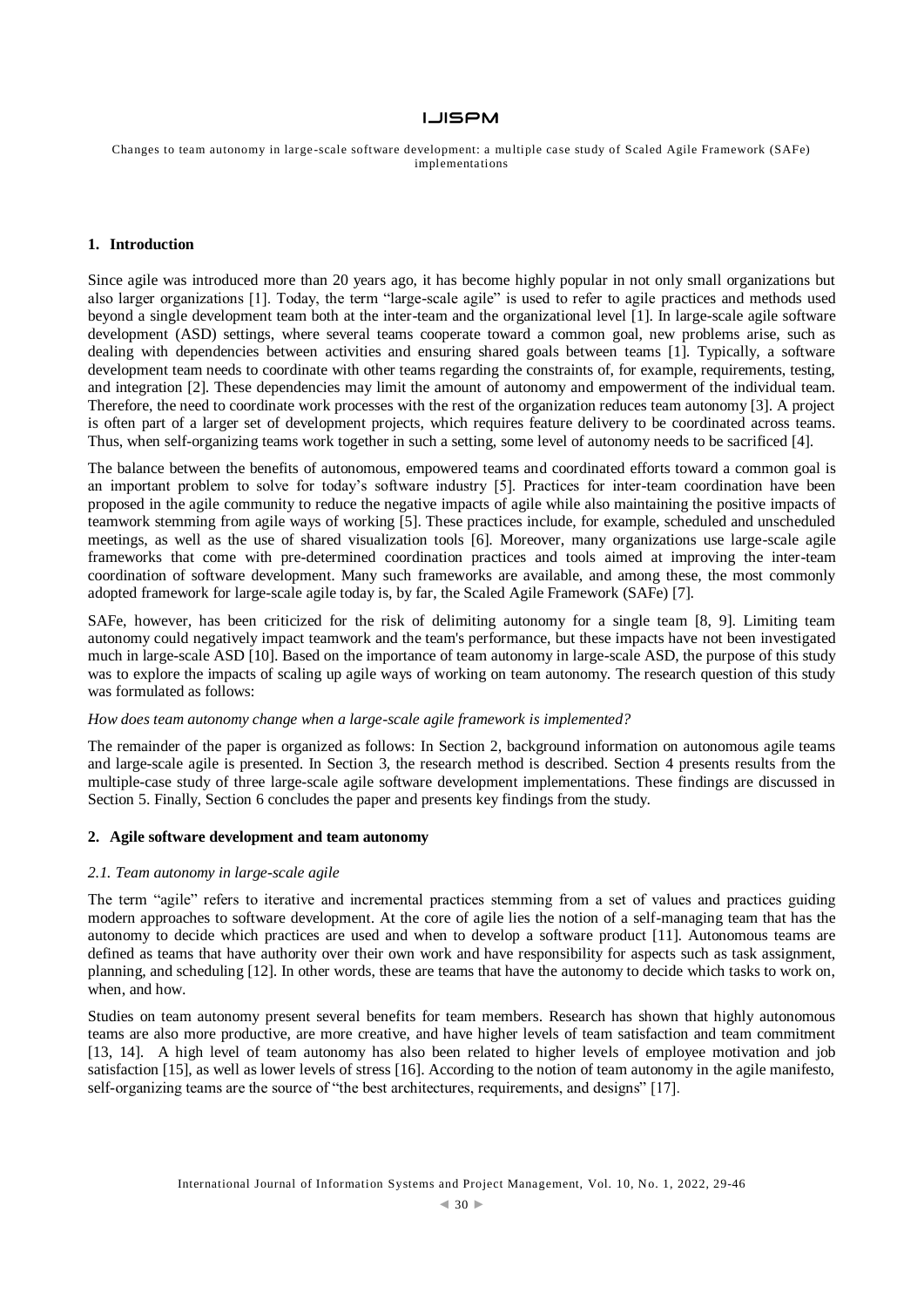Changes to team autonomy in large -scale software development: a multiple case study of Scaled Agile Framework (SAFe) implementations

However, scaling up agile software development also requires increased coordination needs. A larger software product often has a more complex architecture and code base, and many teams contribute to developing the overall product. This introduces dependencies, which need to be managed [18].

# *2.2. The Scaled Agile Framework (SAFe)*

Many organizations use large-scale development frameworks to manage inter-team development challenges while at the same time ensuring some level of agility in the development process. Among these, SAFe is a popular commercial framework [7]. SAFe is intended to guide enterprises in scaling lean and agile practices by suggesting principles, organizational structure, and workflow patterns promoting alignment and collaboration. The framework describes agile ways of working on different levels, starting from the team level to the program level, portfolio level, and organizational level [19]. In addition, more roles are suggested on different levels. Two of these additional roles on the program level are the system architect, who coordinates architectural decisions, and the *release train engineer* (RTE), who coordinates a cluster of teams working together, known as the *agile release train* [19].

SAFe provides a range of inter-team coordination practices within an agile release train [19]. These inter-team practices include product increment (PI) planning meetings, Scrum of Scrums, and the use of a program board. The PI planning practice consists of a two-day workshop involving all teams and stakeholders who produce a release plan spanning eight to twelve weeks. The Scrum of Scrums practice is a face-to-face coordination meeting between representatives from each team performed several times per week. Finally, the program board visualizes dependencies between teams, both within the agile release train and external dependencies. The program board is produced during PI planning and is often updated in Scrum of Scrums meetings [19].

Recent reviews show that among studies on large-scale agile, SAFe has received the most research attention compared with other large-scale frameworks or studies of large-scale hybrid practices [10, 20, 21].

### *2.3. Threats to team autonomy in large-scale agile*

When several agile teams cooperate toward a common goal, problems arise, such as dealing with dependencies between activities and ensuring shared goals between teams [18]. For example, an ASD team needs to coordinate with other ASD teams when it comes to the constraints of requirements, testing, and integration [2], and it cannot have full authority over all aspects of the work as a single team can [22]. However, coordination across teams has been identified as a major obstacle to large-scale agile's success [1, 20]. Coordination can be defined as the management of dependencies [23] achieved through the use of various mechanisms and practices aimed at resolving these dependencies. Coordination has received much research attention in the agile community [4, 21]. For example, a theory of coordination in co-located ASD teams has been developed, proposing that agile development tools and practices, such as stand-up meetings, backlogs, and team wallboards, contribute to coordination effectiveness within ASD teams [24]. However, in large-scale agile, the need for coordination between teams introduces more and different coordination mechanisms, such as the use of inter-team meetings and roles to ensure a shared overview across teams [25].

Without inter-team coordination, teams might be autonomous but ineffective [26]. For example, Moe et al. [22] describe the case of an ASD team that shielded itself by participating only in activities that it considered to be necessary for the team to take part in. If this prevents a single ASD team from being coordinated with overall plans and goals, it will affect other teams and deliverables. Still, introducing shared goals, activities, and processes is a threat to team autonomy, which is the key to agile ways of working [22].

Along with other teams, decisions from other roles affect a single ASD team. When a large-scale agile framework is implemented, new roles are often introduced, such as those of product managers or architects [27]. The product manager prioritizes the requirements that the teams and architects must develop to clarify the indented technical direction [27]. Dingsøyr et al. [28] present in their study that the added roles lead to less autonomy for the team. However, this cooperation with surrounding roles is important for the team. In a study by Hoda and Murugesan [29], they present how a lack of clarity leads to a team's incomplete understanding of requirements, which leads to cascading problems, such as inaccurate estimation and possible rework.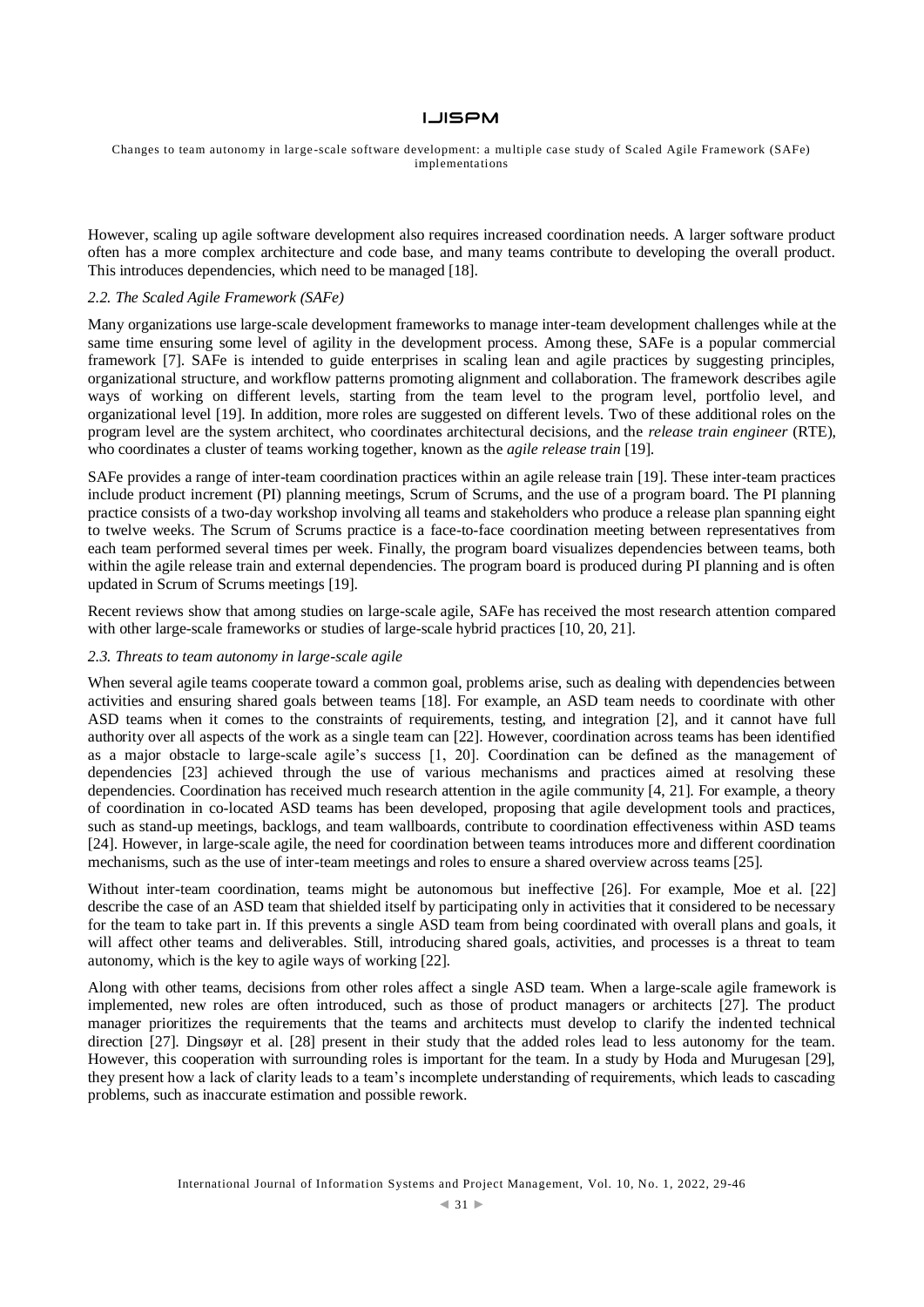#### Changes to team autonomy in large -scale software development: a multiple case study of Scaled Agile Framework (SAFe) implementations

An aspect of role interference related to requirements is goal setting and creating a shared vision. The ability to create a shared vision has been shown in research to be a key to success in software development since the beginning of the 1990s [30]. The importance of a clear, shared vision is also confirmed in recent studies on ASD teams at Spotify [31], and in a study on coordination in large-scale distributed ASD [32]. However, having a shared vision does not always happen as Moe et al. [22] describe in a study on a large-scale ASD transformation, where higher-level managers often defined goals that were not always seen as relevant or successfully communicated to the team. Defined goals were often treated the same as deadlines or deliverables and were not coordinated with other teams or with the rest of the organization.

Another threat to team autonomy is when external stakeholders steal resources [33]. For example, this could occur when customers or managers from various organizational departments approach developers directly with unrelated tasks and disrupt the work that teams are originally assigned to do. In such a situation, team autonomy is reduced [34, 15].

Finally, the large-scale frameworks may in themselves limit autonomy, as the need for structure at the inter-team level may come at the expense of individual team autonomy. For example, in organizations using SAFe, teams may feel limited by not being allowed to choose the sprint length, as well as by the use of pre-planning meetings [21]. However, little knowledge exists regarding the potential negative impacts of limited team autonomy in large-scale agile [10], and more studies are therefore needed.

#### *2.4. Levels of team autonomy*

In this study, we relied on the Authority Matrix that Hackman [35] developed as a theoretical approach to guide our analyses of changes to team autonomy in large-scale agile. This model describes four levels of team autonomy ranging from manager-led to self-managing, self-designing, and self-governing teams. As can be seen in Table 1, the amount of autonomy that teams are allowed is based on their responsibility and authority in four areas: (1) how to execute tasks, (2) how to monitor and manage work processes and progress, (3) how to design the team and its context, and (4) deciding on the overall direction [35]. A manager-led team is responsible only for decisions concerning how to execute their tasks. A self-managing (or self-organizing) team also monitors and manages work processes. A self-designing team has the authority to design and modify the team, as well as to make decisions regarding other resources (context). A self-governing team also decides on the team's overall direction. The categories are not distinct types but rather show a continuum reflecting the increasing amounts of authority that teams hold relative to managers [35, 36].

| Setting the overall<br>direction                     |                     |                       |                       |                       |
|------------------------------------------------------|---------------------|-----------------------|-----------------------|-----------------------|
| Designing the team and<br>organizational context     |                     |                       |                       |                       |
| Monitoring and managing<br>work process and progress |                     |                       |                       |                       |
| Executing team task                                  |                     |                       |                       |                       |
|                                                      | Manager-led<br>unit | Self-managing<br>unit | Self-designed<br>unit | Self-governed<br>unit |

|  | Table 1. Levels of team autonomy [20]. |  |
|--|----------------------------------------|--|

International Journal of Information Systems and Project Management, Vol. 10, No. 1, 2022, 29-46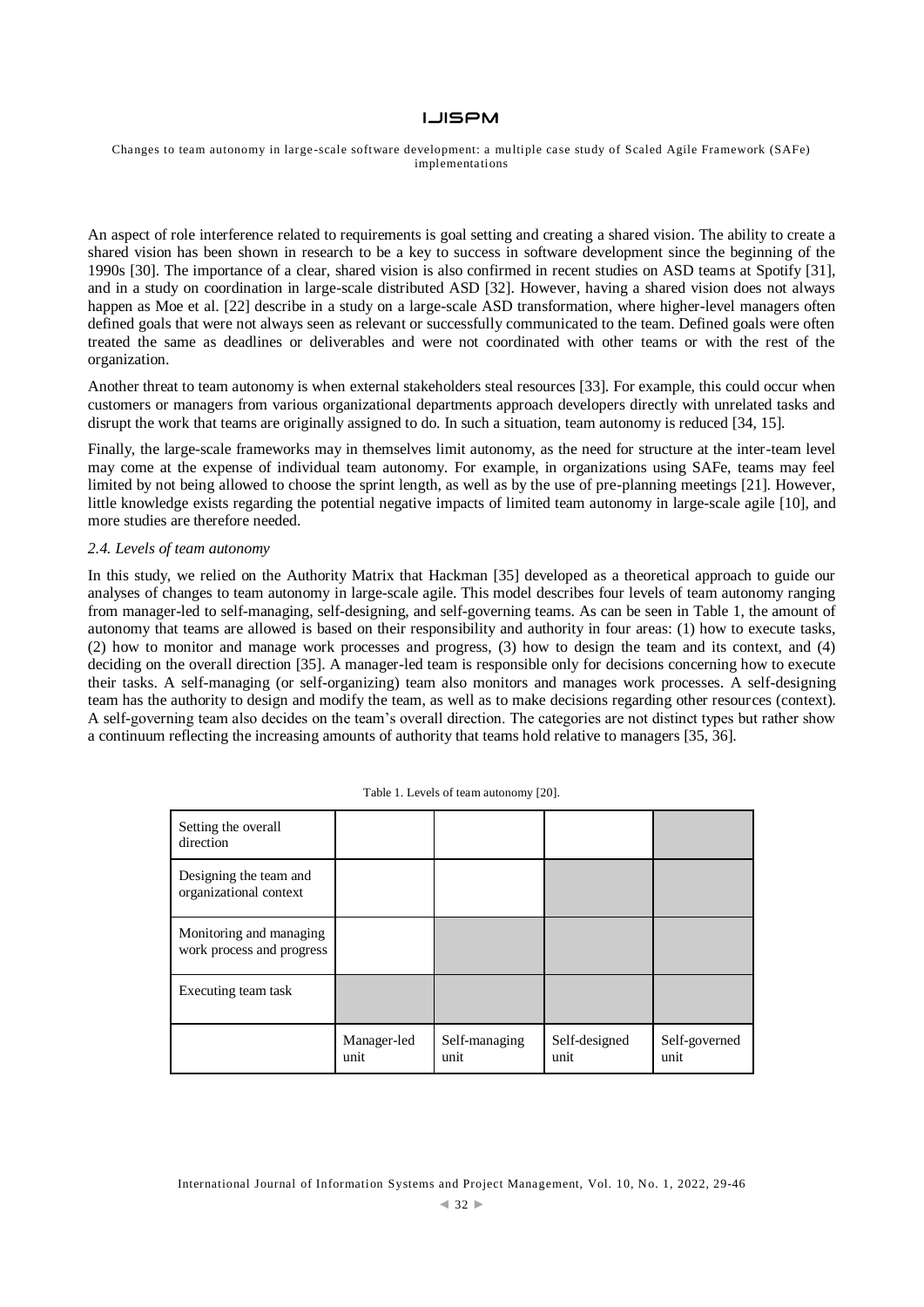Changes to team autonomy in large -scale software development: a multiple case study of Scaled Agile Framework (SAFe) implementations

According to the Agile Manifesto, agile ASD teams should be allowed to decide *how* to build the product (i.e., executing tasks and managing work processes and progress), whereas the client decides *what* to build, thus contributing to setting the team's overall direction. and management should decide on the team's design and organizational context [17, 29]. In other words, self-organizing ASD teams commit to selecting and accomplishing their own tasks, as well as organizing themselves. Autonomous ASD teams should therefore be responsible for planning and scheduling their work, as allowing team members to participate in these activities will also increase their commitment to the teams' plans [33]. As such, autonomous ASD teams can be considered to be self-managing units. In this study, we are interested in understanding how autonomy changes when a large-scale agile framework is implemented. We will therefore return to autonomy levels in the discussion section.

## **3. Method**

This study was based on an exploratory multiple-case study [37] of three cases called Agency, BizBank, and Vehicle that implemented large-scale agile development frameworks. The three cases of Agency, BizBank, and Vehicle were chosen based on a maximum variation approach [37], which involves selecting organizations that show variety in terms of size, business area, and corporate culture. The cases also had some similarities, which was important for the study and made them interesting to investigate. According to Yin [37], a case study research design is useful when "how" and "why" questions are investigated to achieve a rich and in-depth understanding of a phenomenon. Therefore, a case study approach was deemed appropriate in this study, as the purpose was to understand how autonomy is changing in largescale agile software development. A multiple-case design was also preferred over a single-case design because the conclusions may offer more possibilities for suggesting generalizations [37].

The overall study investigated how inter-team coordination was performed and tailored over time in three organizations with disparate business logics. The unit of analysis was the 32 to 41 agile teams working in these cases. In all three of the organizations, the studied cases were the first parts of the organization in which SAFe was implemented. Agile ways of working were implemented, but the implementation of SAFe was novel to the organizations. Therefore, the change at each organization was not from a traditional project management approach to SAFe, as the organizations were already mature in agile ways of working. Also, this meant that no previous SAFe experiences existed in the surrounding organizations. Another important factor in the choosing of these organizations was timing. They all began to implement SAFe during the first part of 2017 and could therefore be studied in parallel. This also meant that they had similar external conditions, such as their worldwide economic situation, as they were all studied during the same time span. Therefore, data collected from these three cases were used, and data on the impacts of scaling up agile software development were further analyzed, focusing on the perceived impacts of SAFe on team autonomy.

#### *3.1. Case descriptions*

Agency is a pilot project formed by merging teams from two departments at a large government agency into one organization. The pilot project was aimed at discovering best practices for implementing SAFe roles, as well as the practices to be used within the entire organization. The software developed at Agency was web-based services for Swedish citizens. This involved developing backend functionality for administrators, as well as the frontend development of the web interface. The technical environment consisted of both mainframe and modern technical platforms. Teams were responsible for both the development and the operations of the services. Agency consisted of six teams from the start and ended up as nine cooperating teams. Team sizes spanned from four to 12 team members. Although the adoption of agile methods has been slow in the public sector [38], Agency was an early adopter that decided to implement agile ways of working in 2012. After five years of ASD, Agency decided to scale up by implementing the SAFe framework in a pilot project. A core team consisting of department managers and five agile coaches was formed with the purpose of organizing the implementation. The core team decided on all of the roles and oversaw the organizing of teams, which involved re-organizing some teams and team members.

BizBank is a software service development department in one of the largest business banks in Scandinavia. The department developed an in-house software service to manage client fund portfolios for administrators at the bank. This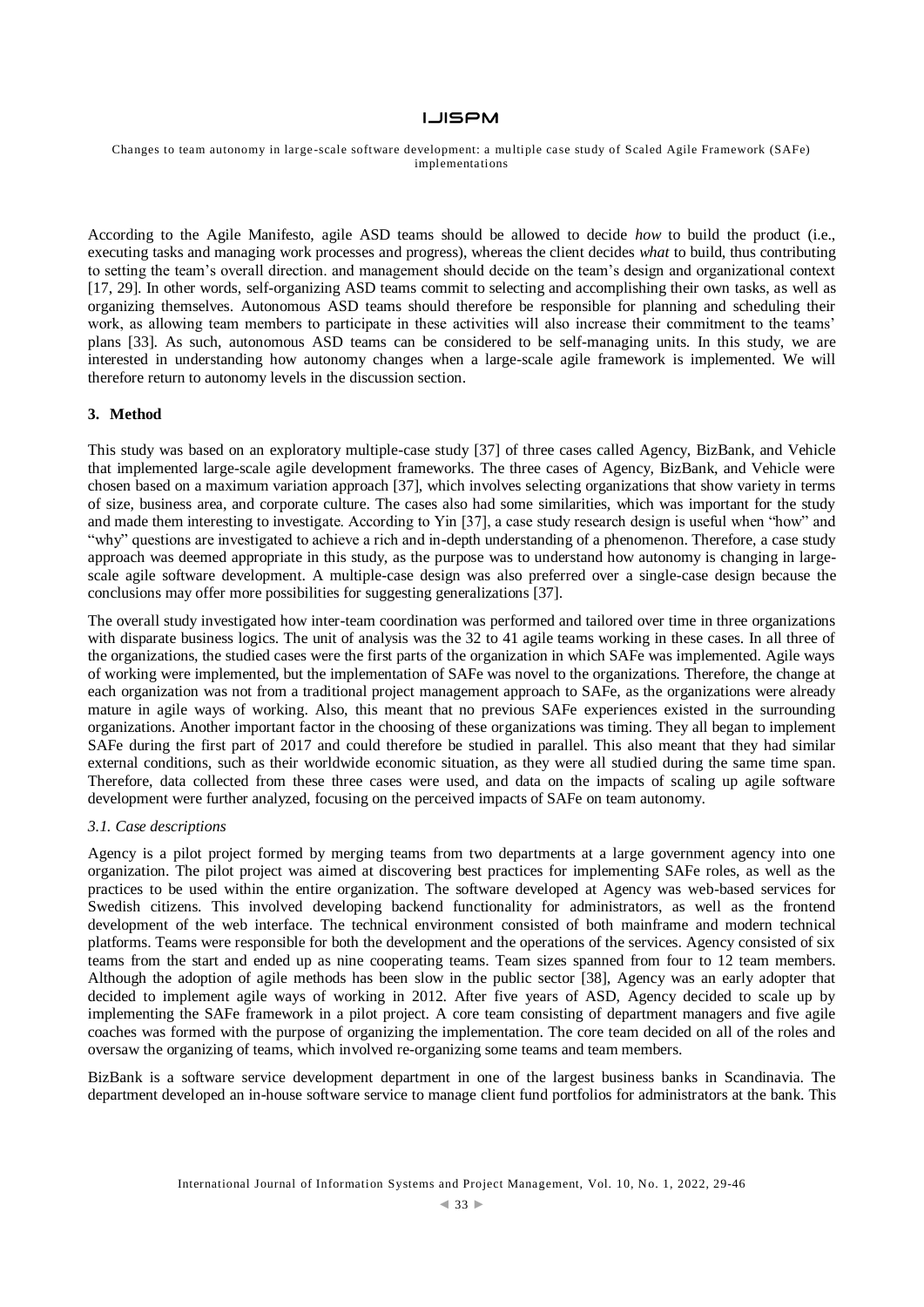#### Changes to team autonomy in large -scale software development: a multiple case study of Scaled Agile Framework (SAFe) implementations

meant backend functionality and system integration with other financial data services. Integrations with mainframe systems as well as modern technical platforms meant the need for different competencies within the teams. The teams were in charge of both the development and the operations of the developed software. The department grew from six to eight Scrum teams and decided to implement roles and practices based on the SAFe framework. The size of the teams spanned from five to 11 team members. For BizBank, the decision to begin working in an agile way was decided in 2014 when Scrum was implemented in various parts of the organization. In 2017, SAFe was implemented in one department of the bank consisting of five teams.

Vehicle is a department responsible for both the software and hardware development of a significant part of a motor vehicle. The department developed an in-house software platform and services for a motor vehicle. Because the department was also responsible for hardware development, the software platform continuously had to be in sync with changing hardware conditions. Teams were responsible for both the development and the operations of the software, but only for the development of the hardware. The department was first organized into 20 cross-functional teams, and in 2016, it began to implement roles and practices based on the SAFe framework. The 20 teams were organized into three separate units, and team sizes spanned from two to 13 team members. During the SAFe implementation, the department grew organically and ended up having 24 teams during the last visit of data collection. At Vehicle, the organization introduced agile ways of working by forming self-organizing teams in 2013 and decided to implement roles, processes, and practices that SAFe inspired in late 2016. Being a large department of more than 20 teams, it decided to scale up its work processes by forming three units of five to 12 teams each.

#### *3.2. Data collection and analysis*

A case study protocol was developed in line with the guidelines for the case study methodology that Yin [37] suggested to prepare for data collection. Semi-structured interviews were the most important source of information and were supplemented with the data collected from participant observations and a survey. Thus, multiple data sources were used for triangulation purposes as shown in Table 1. The general interview guide approach [39], also known as the semistructured interview, was chosen for two reasons. One reason was to be able to adapt the questions based on the interviewees' roles and individual experiences. The other reason was that it made sure that the relevant topics were explored. The first draft of the interview guide was based on Heikkilä [40], who investigated teamwork in autonomous teams performing release planning. From this first version, the interview guide was constantly updated based on observations and insights from previous interviews. Appendix A shows a subset of questions from the last version of the interview guide (i.e., the questions most relevant to this study). Data collected through observations consisted of photos and field notes during the 17 visits to the case organization's premises. The field notes contained several discussions between employees in their daily work. Sentences from the discussions that were related to team autonomy were used as data.

|  |  | Table 1. Data collection from case Agency, BizBank, and Vehicle. |  |
|--|--|------------------------------------------------------------------|--|
|--|--|------------------------------------------------------------------|--|

| Data source                                                         | <b>Case Agency</b>                                              | <b>Case BizBank</b>                                                                                   | <b>Case Vehicle</b>                                                           |
|---------------------------------------------------------------------|-----------------------------------------------------------------|-------------------------------------------------------------------------------------------------------|-------------------------------------------------------------------------------|
| Number of on-site visits                                            |                                                                 |                                                                                                       |                                                                               |
| Hours of observation<br>Interviews<br>Interview respondent<br>roles | 113<br>1 Agile Coach, 1 RTE<br>2 Scrum Masters, 2<br>Developers | 70<br>1 Agile Coach, 1 RTE, 1<br>Product Owner, 1 Scrum<br>Master, 3 Developers, 1<br>Software Tester | 196<br>1 Manager, 1 RTE, 1<br>Product Owner, 3 Scrum<br>Masters, 7 Developers |

The on-site visits happened every second or third month and lasted for two to five working days. During these visits, interviews were performed, memoranda from meetings were taken, and a survey was distributed and collected. The survey questionnaire contained four sections of questions regarding teamwork and agile ways of working. Two of the questions used for this study were the following open-ended questions: "What do you consider to be the main benefit of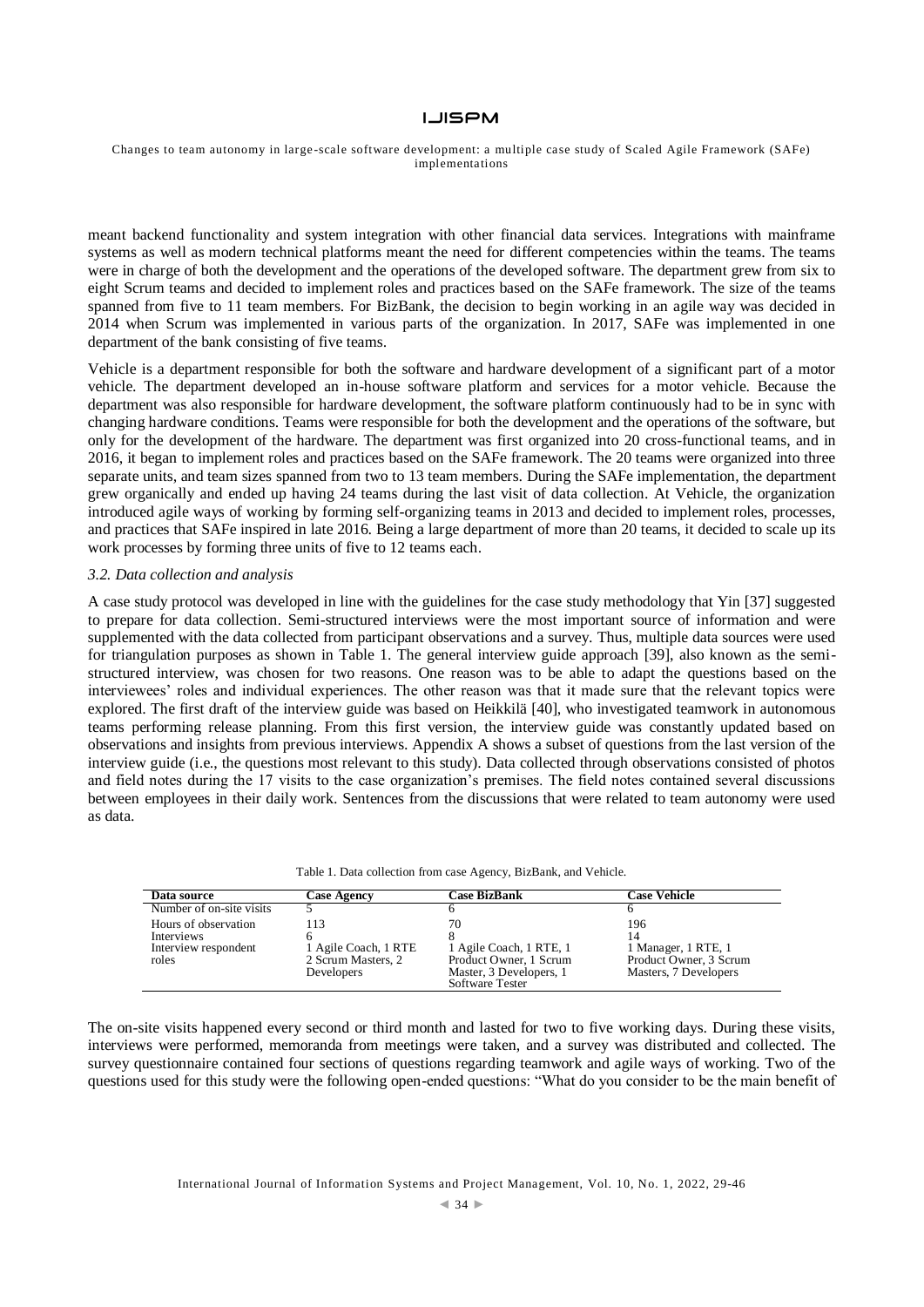Changes to team autonomy in large -scale software development: a multiple case study of Scaled Agile Framework (SAFe) implementations

implementing SAFe in your organization?" and "What do you consider to be the main drawback of working according to SAFe in your organization?" Answers related to team autonomy were used as data in this study.

In total, 28 interviews were performed with key people (such as agile coaches and RTE's) and team members who gave insights into multiple perspectives of the situation. The duration of the interviews spanned from 45 minutes to one-anda-half hours. All interviews were recorded based on the participants' consent, and the first author transcribed them. To ensure the interviewees' anonymity, the respondents are referred to with role and case names throughout the paper. Data were collected from the beginning of 2017 to the end of 2018.

A thematic analysis method for data analysis was used by following the six steps that Braun and Clarke [41] presented: 1) familiarizing yourself with your data, 2) generating initial codes, 3) searching for themes, 4) reviewing themes, 5) defining and naming themes, and 6) producing the report. Thematic analysis is a method particularly suitable for systematically deriving themes across large amounts of data from different sources [41]. Themes are patterns that are meaningful in relation to the research question. In our case, the themes were related to changes in autonomy in the three organizations. The thematic analyses were conducted following a set of steps [41]. First, the interviews were transcribed and read several times so that we could become familiar with the data. The collected data were imported in NVivo, a tool for qualitative analysis. The next step, to generate initial codes, was performed by identifying patterns of perceived changes to team autonomy in the informants' answers, observation notes, and answers to open-ended questions in the surveys. To guide our analysis, we used the theoretical lens of change in levels of autonomy [35].

Next, sections were labeled according to these patterns and were clustered into proposed themes. The first author and two other researchers, who also suggested initial themes, performed coding. The proposed themes were then reviewed, compared, and re-organized. The initial themes were then discussed in seminars with other researchers. Finally, we performed a final round of discussions and refining and ended up with six themes: *getting a better overview*, *making better long-term decisions*, *giving and receiving help*, *signaling limitations*, *limited feature choice*, and *enforced refinement*. The themes are presented in the result section.

#### *3.3. Limitations*

Inherent to any empirical study, this study has limitations. One such limitation relates to the reliance on interviews as the major data source. For the purpose of improving validity, respondents were chosen based on having enough experience with and knowledge of agile ways of working. Along with a large number of interviews (28), triangulation by observations, meeting memoranda, and a survey helped with reducing the study's bias. For reliability to be ensured, interviews and observation notes were sent to employees so that they could check for errors or omissions.

#### **4. Results**

This section presents the six identified themes that describe perceived changes to team autonomy when SAFe was implemented. The themes are: 1) *getting a better overview*, 2) *making better long-term decisions*, 3) *giving and receiving help*, 4) *signaling limitations*, 5) *limited feature choice*, and 6) *enforced refinement*. We describe different areas, benefits, and drawbacks of these changes to team autonomy in detail in the various subsections. The first section, 4.1, presents the perceived overall view of changes to team autonomy.

#### *4.1. Overall view of changes to team autonomy*

Most of the interviewees stated that implementing SAFe had increased team autonomy. At Agency, a respondent stated that the organization was moving in the right direction: *"There are changes in the organization that employees are more actively involved in now. We have started to move towards more autonomy in the teams" (Agile Coach, Agency)*. A developer stated, *"Team autonomy has been affected a lot.... We didn't really have autonomous teams, before but we have a real autonomous way of working now" (Developer, BizBank)*. Most respondents at Vehicle also agreed. A Scrum Master expressed, *"I think that we are not as limited as we previously thought…. We've got more autonomy, I would say" (Scrum Master, Vehicle)*. However, an engineer stated it had not changed: "*I would say that team autonomy is the same today as it was two years ago, before the implementation*" *(Release Train Engineer, Vehicle)*. Several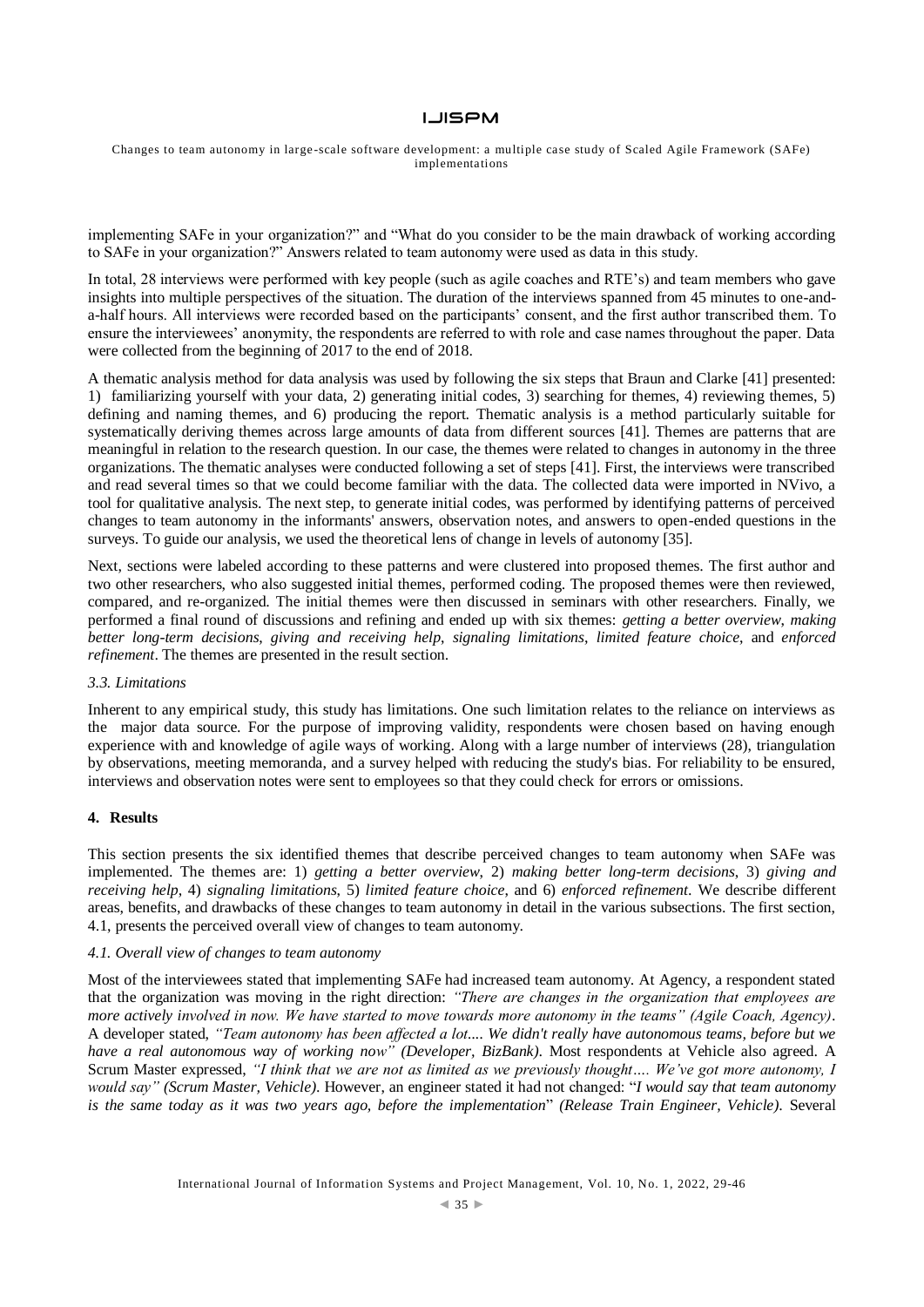Changes to team autonomy in large -scale software development: a multiple case study of Scaled Agile Framework (SAFe) implementations

respondents at BizBank also confirmed this. A Scrum Master said. *"No, I don't think that [we have less autonomy]. I mean, the teams still decide how they do things…. We break down work and decide [on our own]" (Scrum Master, BizBank)*.

At Agency, when the transformation had been going on for several months, the teams' resistance to the SAFe implementation decreased because the team members were more actively involved. Surprisingly, the removal of agile coaches at Agency one year into the transformation resulted in increased team autonomy. When the agile coaches were not present, employees at Agency experienced more freedom to act independently and to make decisions regarding how to change their way of working without asking the agile coaches for approval. The teams reported perceiving more autonomy after the coaches had left. Several commented that they thought the agile coaches had enforced routines and processes from SAFe by the book without trying to adapt to the environment at Agency. A respondent stated, *"We can work more freely now when we don't have any 'method people' around" (Release Train Engineer, Agency)*.

Some respondents in all three cases expressed that team autonomy had not been changed following the SAFe implementation. At Agency, a developer expressed, *"What can I say about team autonomy? We don't get to decide much now, as I see it, but we didn't get to do that before, either…. I don't think it has changed" (Developer, Agency)*. A developer at BizBank confirmed the same view by stating the following: *"Nothing special. Think we get to decide most things just like before" (Developer, BizBank)*. Finally, a Scrum Master at Vehicle expressed, *"The team has about the same mandate for decision-making now as they had before; no major difference there" (Scrum Master, Vehicle).*

To conclude, most of the respondents cited increased team autonomy in general, whereas a few expressed the status quo following the SAFe implementation.

#### *4.2. Getting a better overview*

Several respondents expressed that the benefits of implementing a large-scale agile framework included a better overview. This also meant more transparency in the project as well as an understanding of the bigger picture. This was addressed both in interviews and in 22 answers to the open-ended survey questions in all three cases.

At BizBank, one developer explained how the overall understanding increased due to joint planning and joint reviews. She stated, *"The knowledge of the whole business has definitely increased. You understand why you do things … that you are part of a larger whole" (Developer, BizBank)*. The developers perceived an increase in team autonomy because decisions on the team could now be based on an improved understanding of the overall picture as well as an understanding of what other teams were doing.

At Agency, respondents pointed out that a better overview improved teams' ability to make better decisions. One informant expressed, *"The more we understand the whole and what the users of the system really need, we make better big picture decisions ourselves" (Scrum Master, Agency)*.

As presented above, several respondents at BizBank did not perceive autonomy to be limited when scaling up. Rather, they perceived that team autonomy remained the same or was even improved. However, some team members seemed to have experienced less personal autonomy. According to one respondent, developers felt forced to participate in meetings, thereby limiting their personal autonomy:

*"What has been quite tough for many is the change to be less isolated and having to listen to things in meetings that may not be interesting…. Many [developers] have a hard time with always having to share what they do. Getting everyone to understand the value of being transparent and listening to others all the time is something we struggle with" (Scrum Master, BizBank).*

In other words, although some perceived participating in meetings as limiting personal autonomy, the impact on team autonomy offers a better overview, as sharing information makes the given work transparent to other teams.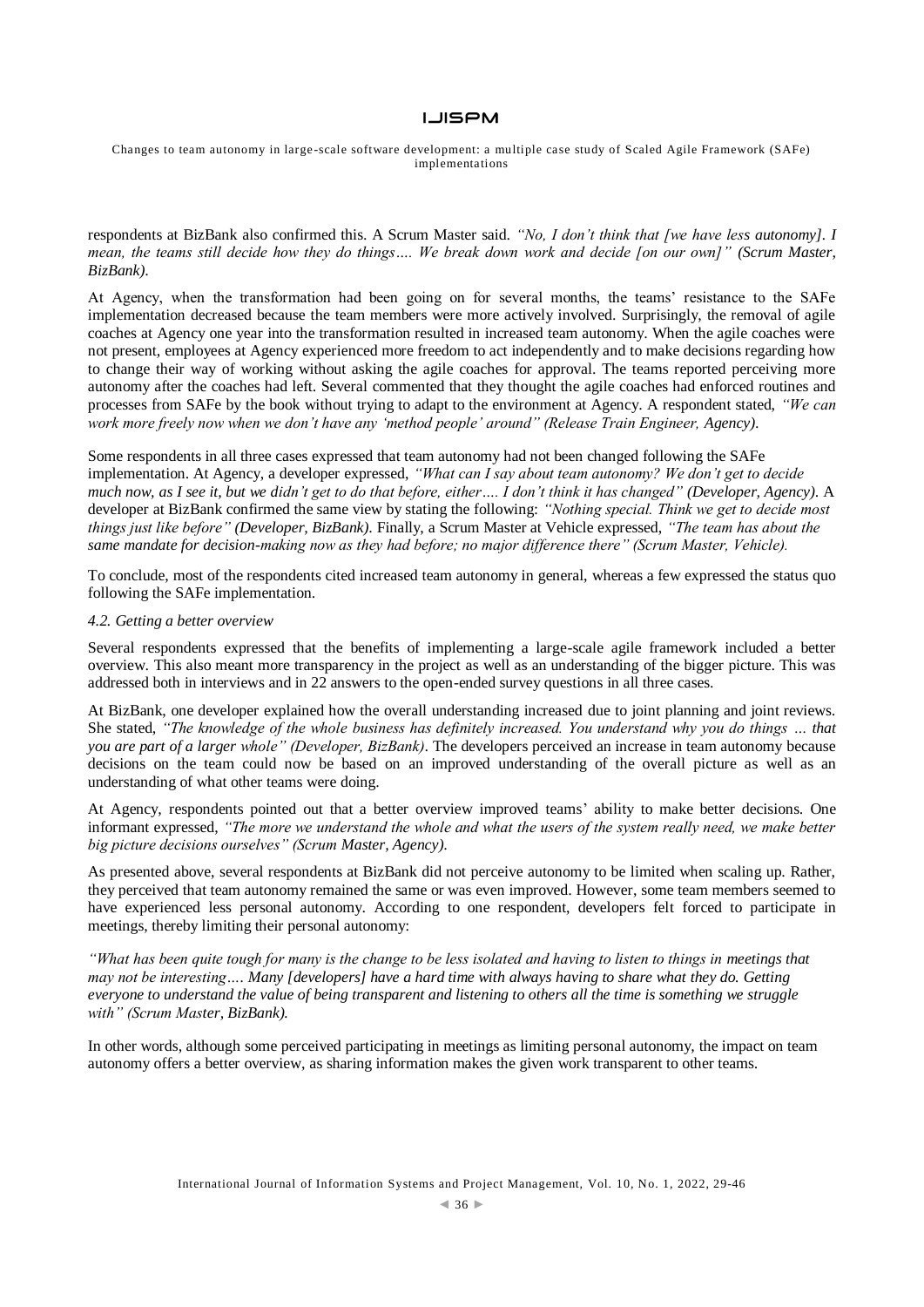Changes to team autonomy in large -scale software development: a multiple case study of Scaled Agile Framework (SAFe) implementations

#### *4.3. Making better long-term decisions*

Another area in which autonomy was perceived to have been changed was making decisions on a long-term basis. When one is working according to SAFe, an important practice is a joint planning session called PI planning, where plans are made for a number of future sprints. According to many respondents, planning several months ahead led to better long-term decisions. In addition to being addressed in interviews, this was addressed in 14 answers to the openended survey questions in all three cases. Understanding long-term plans for software products acted as feedback for the decisions that the team made. An informant stated: *"[Planning] has had a feedback effect on us as a team. We have become very good at being foresighted and make better long-term decisions now" (Scrum Master, Vehicle)*.

A respondent at Agency stated: *"It is easier to make our own decisions in the team now that we know where we are heading"(Scrum Master, Agency)*. In addition, decisions were more thought through due to this, according to a developer: *"More thorough and overall better decisions now because we have a longer perspective than we had before" (Developer, Agency)*.

In another team at Vehicle, the Scrum Master expressed how he was fortunate to have more explicit long-term goals for his team. This made it easier for the team to be more autonomous when it came to making long-term decisions. He stated, *"We know where we are going…. We have a clear picture of 'we will deliver this in a year.' There is no one else who writes work packages or features for us. So, we can decide much more ourselves" (Scrum Master, Vehicle).*

However, teams at Agency also experienced resistance in making long-term decisions based on the organizational culture. An informant stated: *"Whenever someone says that this has been decided, someone will right away ask: 'Who has approved that?' It is a culture of finding [one specific] person responsible for each decision" (Agile coach, Agency)*. The agile coach explained that this was a problem not only due to the organizational culture but also due to the rules and regulations within the organization.

### *4.4. Giving and receiving help*

An area of changed autonomy that was perceived in all three cases was the ability to give and receive help more easily than before. This was brought up in interviews and discussions, as well as in 19 answers to the open-ended survey questions. A respondent at Vehicle said: *"We have more autonomy when it comes to receiving help or helping others as well" (Developer, Vehicle)*. According to a respondent at Agency, this change was due to the previously expressed planning benefits of an improved overview and improved transparency: *"They find it easier to help each other now. Before, they did not know what each team did, but now, they know it and can say, 'We did a similar thing last sprint; come to us, and we can show you'" (Release Train Engineer, Agency).* A developer at Vehicle confirmed this view, also pointing to an improved overview as a reason for the change, "It is easier to help out across team boundaries. Before, *you didn't really know what the other teams were doing, so you did not know that you could be helpful" (Developer, Vehicle)*. In a discussion during a PI planning meeting, a respondent even expressed that this change was a main difference related to team autonomy after the implementation of SAFe: *"I don't know if it [team autonomy] has changed really. Although, it's evident that it is easier to help out between teams now, but nothing besides that" (Release Train Engineer, Agency).*

Without pointing out any specific reason for this change, a respondent highlighted the increase in initiatives for helping other teams: *"[It is] much easier to help out between teams. I see how often they take the initiative to ask for help and get help from each other during these two [planning] days" (Agile Coach, Agency)*. In particular, a recently hired employee pointed at this change as being especially important for the newly hired: *"All teams are so helpful; it has been great for us who are fairly new. You only have to say that you do not understand something, and people from other teams have helped us" (Scrum Master, Agency).* Helping other teams can often be done by presenting previous solutions. As a developer at BizBank expressed: *"I notice that many share and help out more than they did before. Shows their own solutions and such" (Developer, BizBank)*.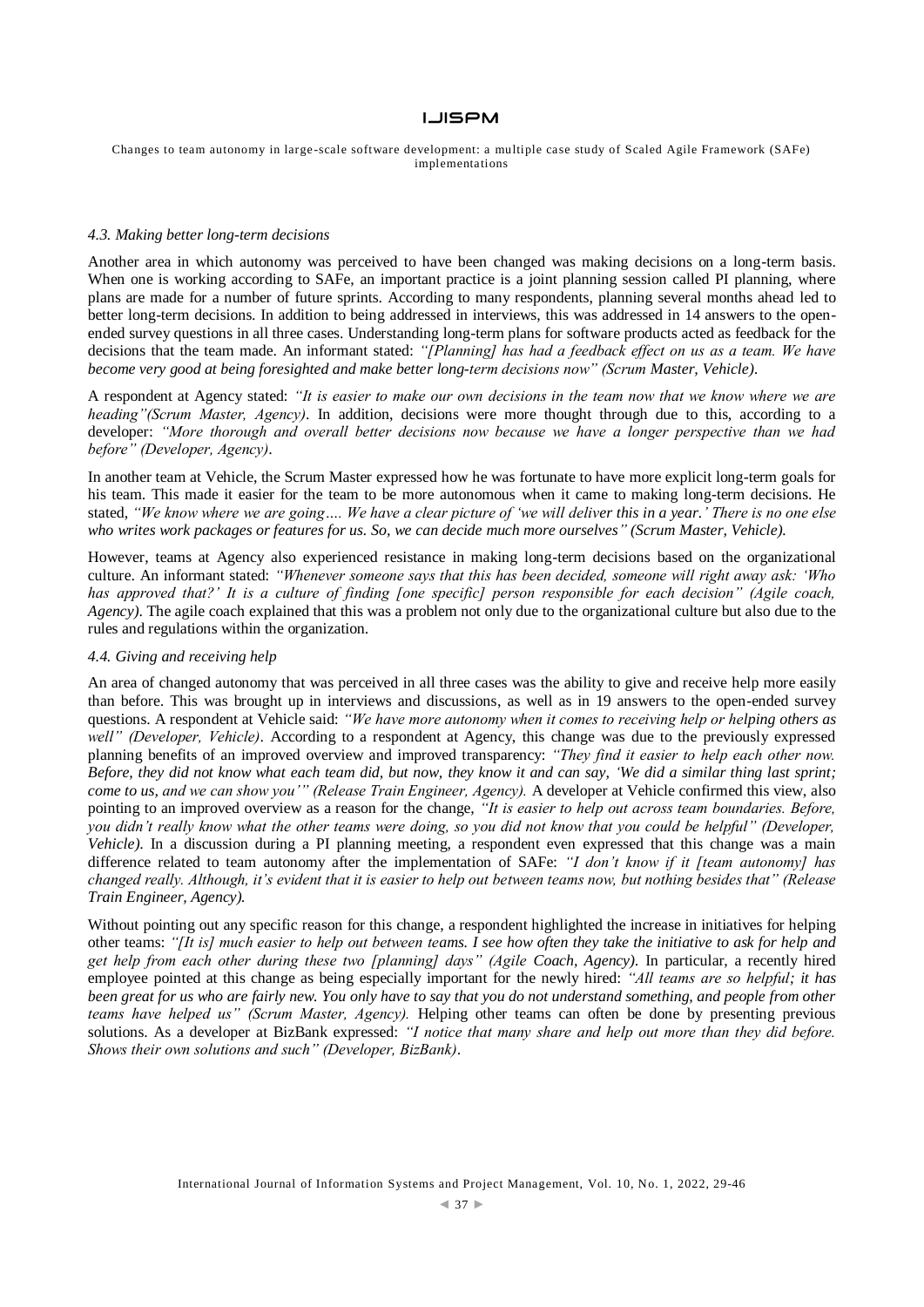Changes to team autonomy in large -scale software development: a multiple case study of Scaled Agile Framework (SAFe) implementations

#### *4.5. Signaling limitations*

Balancing one's capacity and workload is a challenge, and a change that the respondents expressed following the implementation of SAFe was the ability to signal limitations. In addition to being expressed in interviews and discussions, this was expressed in three answers to the open-ended survey questions at Vehicle and BizBank. A respondent at BizBank also highlighted an improvement in the ability to signal limitations to support team decisions regarding not adding work: *"[It has] really been an improvement to get this whole overview and get managers to actually see what we can do and cannot [do]" (Developer, BizBank)*.

At Vehicle, a respondent expressed how the joint planning sessions made it easier to show and discuss actual capacity: *"One effect that has also come out that I am quite happy with is that it has become a little clearer; it becomes a little easier for us to actually communicate back what we can and cannot do" (Manager, Vehicle)*. A developer at Vehicle who expressed a benefit of implementing SAFe also confirmed this: *"Easy to visualize workload versus resource" (Developer, Vehicle)*.

Even when management wanted more from the teams, the transparent plans signaled capacity limitations and made it easy for teams to reject unrealistic demands. As one Scrum Master put it: *"I think that we are not as limited as we previously thought. One of the things that have made us … that made this planning a little easier was … that we could signal what limitations we had. We've got more autonomy, I would say" (Scrum Master, Vehicle).*

#### *4.6. Limited feature choice*

In all three cases, several respondents felt that implementing SAFe limited their ability to choose which features to implement. In addition to being addressed in respondent interviews, this was addressed in six answers to the open-ended survey questions at Agency and Vehicle. For example, in meetings among Product Owners at Agency, features were divided between teams without involving the Scrum Masters or the developers. The lack of involvement meant that teams did not understand enough about the features before the joint planning sessions took place. As a consequence, both the developers and the Scrum Masters were frustrated, and many of the features decided for the teams at Agency sometimes came as a surprise to the team members. A Scrum Master expressed: *"Features appear in the product backlog without the teams knowing about it. It is a pervasive problem. And it should not be that features pop up without us having a clue what it is" (Scrum Master, Agency).*

The limitation of choosing features was also put forth in two answers to the open-ended questions. The problem of not having the freedom to choose features was also evident at Vehicle. An informant complained that *"[Teams] are getting too detailed requirements…. They are not involved in breaking them down…. [Therefore,] they have a hard time really*  taking responsibility for [the feature].... They are already so detailed when they get them" (Release Train Engineer, *Vehicle)*. Another informant confirmed this view at Vehicle: *"Before, it was easier to choose whatever feature you wanted to work with…. We don't get to choose much now. It's much more dedicated [in advance]" (Developer, Vehicle)*.

#### *4.7. Enforced refinement*

Because SAFe suggests a PI planning horizon of eight to 12 weeks, this means that teams need to understand enough about the upcoming features to be able to plan for such a period. In addition, it means that features need to be refined enough for the teams to understand and estimate them. Several respondents in all three cases explained that this need for understanding forced the teams into a greater amount of refinement than that which was needed before. This was also expressed in six answers to the open-ended survey questions. For example, a respondent at BizBank stated, *"We can decide very much on our own, but then, there is the issue of breaking down [features] a lot before planning" (Tester, BizBank)*. A developer stated: *"We are forced into more refinement now than we were before" (Developer, BizBank)*. Another respondent expressed that even though more refinement was enforced, it was not a big issue: *"Autonomy? It hasn't changed much. Sure, we are forced to do more refinement than we did before, but I don't see it as a problem" (Developer, BizBank)*. A few people perceived the refinements as positive, which a developer at BizBank illustrated: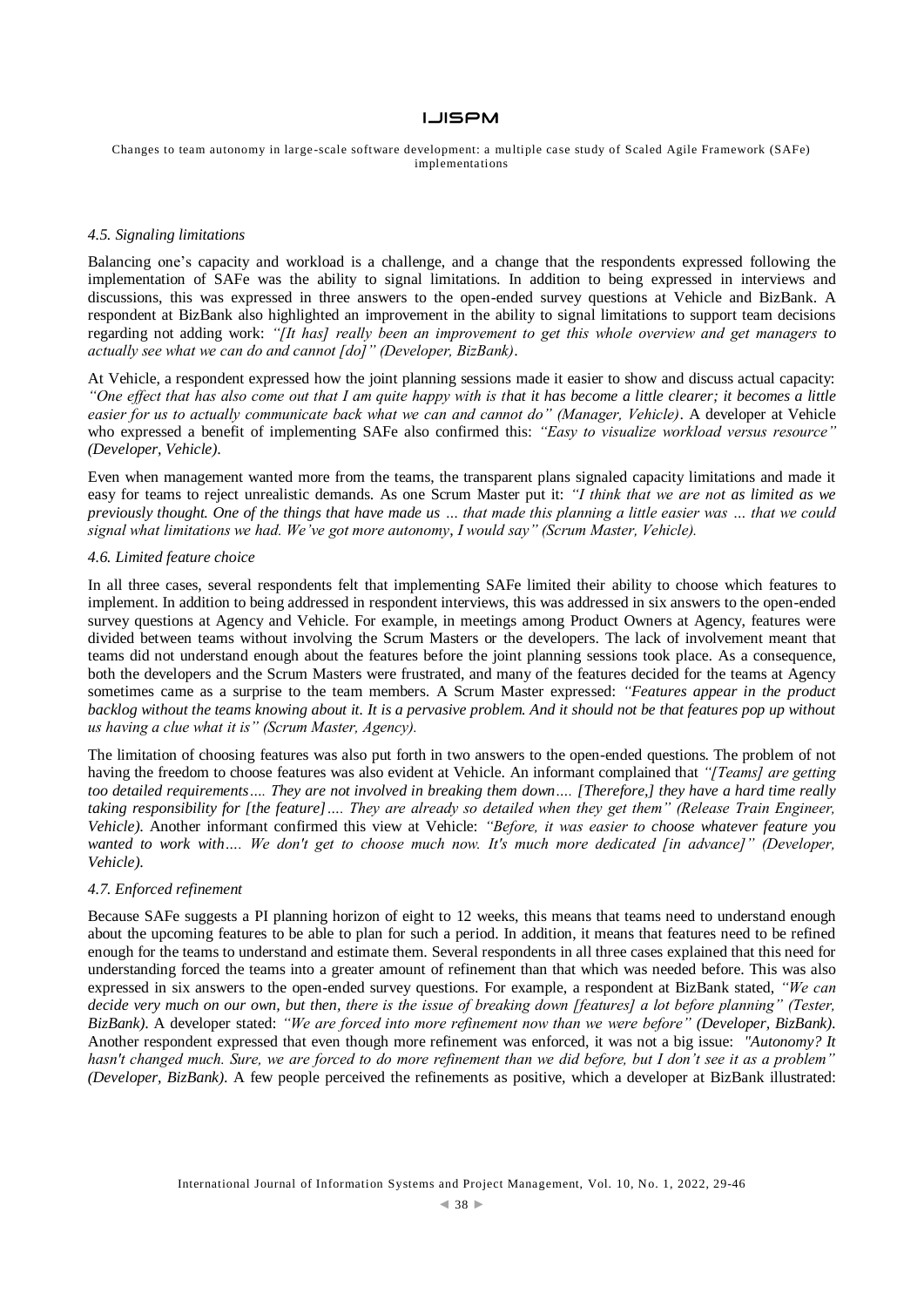Changes to team autonomy in large -scale software development: a multiple case study of Scaled Agile Framework (SAFe) implementations

*"We don't just go to planning unprepared. Instead, we have been given a chance to see and refine features before dividing the job [between teams]" (Developer, BizBank)*.

However, the number of meetings required to agree on the refinements was seen as a major drawback. A developer stated, "*We have so many preparatory meetings. They never seem to be satisfied with how much we refine before PI planning" (Developer, BizBank)*. The view of too many meetings was also expressed at Agency: *"We've spent way too much time sitting in refinement meetings" (Scrum Master, Agency)*. At Vehicle, the impact of too much refinement was seen as stressful: "*Very much time is spent on refinements, estimates and planning all the time. I think many people are like me and think that it can be quite stressful at times" (Developer, Vehicle)*.

#### **5. Discussion**

In this section, we discuss the research question *How does team autonomy change when a large-scale agile framework is implemented?* We used the Authority Matrix that Hackman [35] developed to guide our analyses of changes to team autonomy at different levels. The findings improve our understanding of the detailed impacts of implementing SAFe on team autonomy in large-scale ASD. This study also answers calls for future research on autonomous teams in ASD [5, 22]. Table 2 presents an overview of the changes in the levels of team autonomy for all themes.

|                                      | Areas of decision making |                                             |                               |                                     |
|--------------------------------------|--------------------------|---------------------------------------------|-------------------------------|-------------------------------------|
|                                      |                          |                                             |                               |                                     |
| <b>Themes</b>                        | <b>Task execution</b>    | <b>Process monitoring</b><br>and management | Designing team and<br>context | <b>Setting overall</b><br>direction |
| Getting a better overview            |                          | Increased                                   |                               | Increased                           |
| Making better long-term<br>decisions |                          | Increased                                   |                               | Increased                           |
| Giving and receiving help            | Increased                |                                             | Increased                     |                                     |
| <b>Signaling limitations</b>         |                          | Increased                                   | Increased                     |                                     |
| Limited feature choice               |                          |                                             | Decreased                     | Decreased                           |
| <b>Enforced refinement</b>           | Decreased                | Decreased                                   |                               |                                     |

Table 2. Changes in autonomy (increases or decreases) compared with Hackman's levels of autonomy [35].

A change to team autonomy was that respondents perceived to be *getting a better overview*. This change was identified in all three cases. Having a shared understanding of the organization's overall goals and visions is an important key to success [30]. Team members expressed how they had obtained an improved overview of their work and of how their parts were important in the larger context, which enabled them to coordinate their decisions with the overall goals and visions. These findings confirm the importance of shared goals and activities in large-scale ASD [37, 32]. Looking at how a team's level of autonomy changes based on Hackman's [35] four areas, this theme suggests an increased influence of large-scale ASD on how to monitor and manage work processes and decisions with regard to the overall direction.

Another change to team autonomy that was identified in all three cases was the improved capability of *making better long-term decisions*. Per the investigation of how the level of team autonomy changed based on Hackman's [35] four areas, this theme suggests an increased influence of large-scale ASD on how to monitor and manage work processes and decisions with regard to the overall direction. The PI planning practice, where several teams perform joint planning for a number of sprints [19], was specifically highlighted as an important practice. With the possibility of longer planning horizons, one could argue that there is a better chance for the team to decide on its own on how to achieve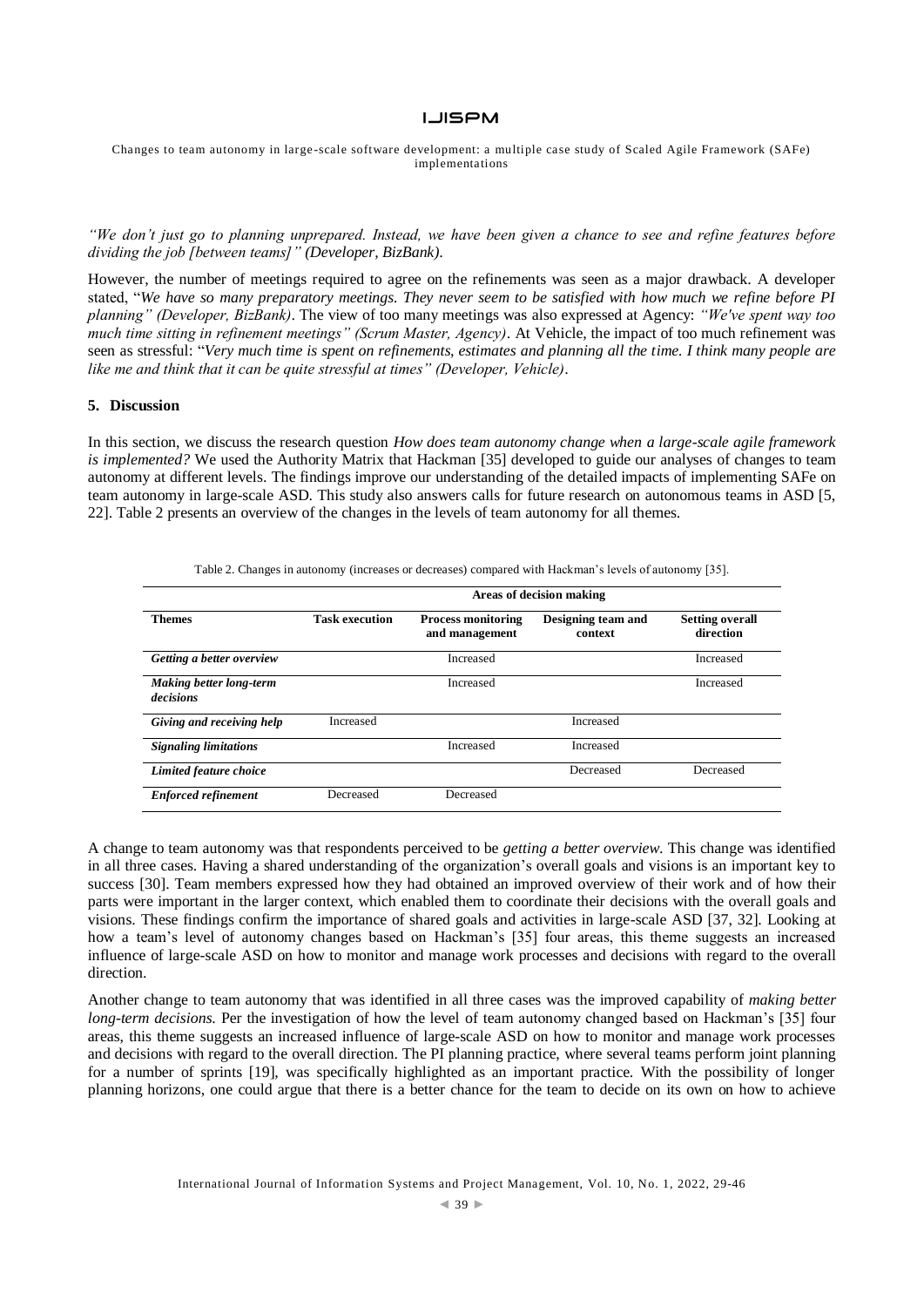Changes to team autonomy in large -scale software development: a multiple case study of Scaled Agile Framework (SAFe) implementations

these goals. This is consonant with Moe et al. [22], who discovered an increased commitment to their plans by letting teams decide more on their long-term plans and schedules.

A Scrum Master at Vehicle expressed that he or she was fortunate to have clear long-term goals, which was not the case for many other teams at Vehicle. The importance of having long-term goals for the team is highlighted in Šmite et al. [31], for example, but this often seems to be lacking on many teams according to previous research [22, 29].

In contrast to making better long-term decisions, an agile coach at Agency explained that some long-term decisions might be hindered due to an organization's in-house culture, where top managers need to approve decisions. This finding confirms previous studies on the importance of the company culture when agile is being scaled [20].

Another theme identified in all three cases was the improved capability of *giving and receiving help.* Team members expressed that the improved overview and the improved transparency due to joint planning with several teams made it easier for them to help other teams. The allocated time for joint planning with several teams made it easier to receive help from other teams as well. Regarding how the team's level of autonomy changed based on Hackman's [35] four areas, this theme suggests an improved influence on how to execute the tasks and context by helping other teams.

With a better overview from joint planning, teams might be able to see potential problems in their own plans and thereby know in advance that they should seek help. Also, by understanding possible problems for other teams, they might be able to help them out in advance. Moe et al. [22] presented a situation in which team members stated that they shielded their team from externalities, filtering out what they considered to be unnecessary for their team to take part in. In these three investigated cases, the teams instead reaped the benefits of not shielding their teams by being able to both help and receive help from one another.

Another theme identified in two of the cases, those of Vehicle and BizBank, was an improved capability of *signaling limitations*. When several teams conduct joint planning together, a high level of transparency of these plans might reveal which teams have too much work planned. The transparent plans therefore allow teams to signal capacity limitations more easily. Being able to signal limitations transparently is important because it might mitigate problems with interfering roles, such as stakeholders stealing resources [33], which is a problem in large-scale ASD [25]. Per the investigation of the level of team autonomy based on Hackman's [35] four areas, this theme suggests an improved influence of large-scale ASD on how to monitor and manage work processes and contexts, as work can be transferred to other teams.

An identified theme expressed in two cases, those of Agency and Vehicle, was *limited feature choice.* Team members expressed a limitation in choosing what to work with within the various teams. Per the investigation of how the level of team autonomy changed based on Hackman's [35] four areas, this suggests a decrease in autonomy, as a team in this situation becomes limited in terms of deciding the team's overall direction and context by not being able to have a say in what other teams should work on.

Dividing work between teams is part of deciding how to best accomplish the work in large-scale ASD [42]. At Vehicle, a respondent explained that some features just turned up in the product backlog and were not understood. This confirms the problems presented in Moe et al. [22] regarding higher-level managers defining goals not successfully communicated to the team. Involving teams in planning and goal setting is important because it increases motivation and a sense of meaningfulness [43].

The final theme, identified in all three cases, was *enforced refinement*. Refinement means that a team is involved in detailing the requirements for a specific feature together with product owners, product managers, or other stakeholders. Some employees felt that always attending refinement meetings was a struggle. They felt forced to comply despite not wanting to, which limited their autonomy. Regarding how the level of autonomy changed based on Hackman's [35] four areas, this suggests that a team becomes limited in terms of how to execute its tasks and how to monitor and manage work processes. This theme has a clear connection with the theme mentioned above concerning the limited possibility of choosing features. By conducting more refinement before each planning session with a specific set of features, a team was considered to be responsible for working with the features due to having gained more insights into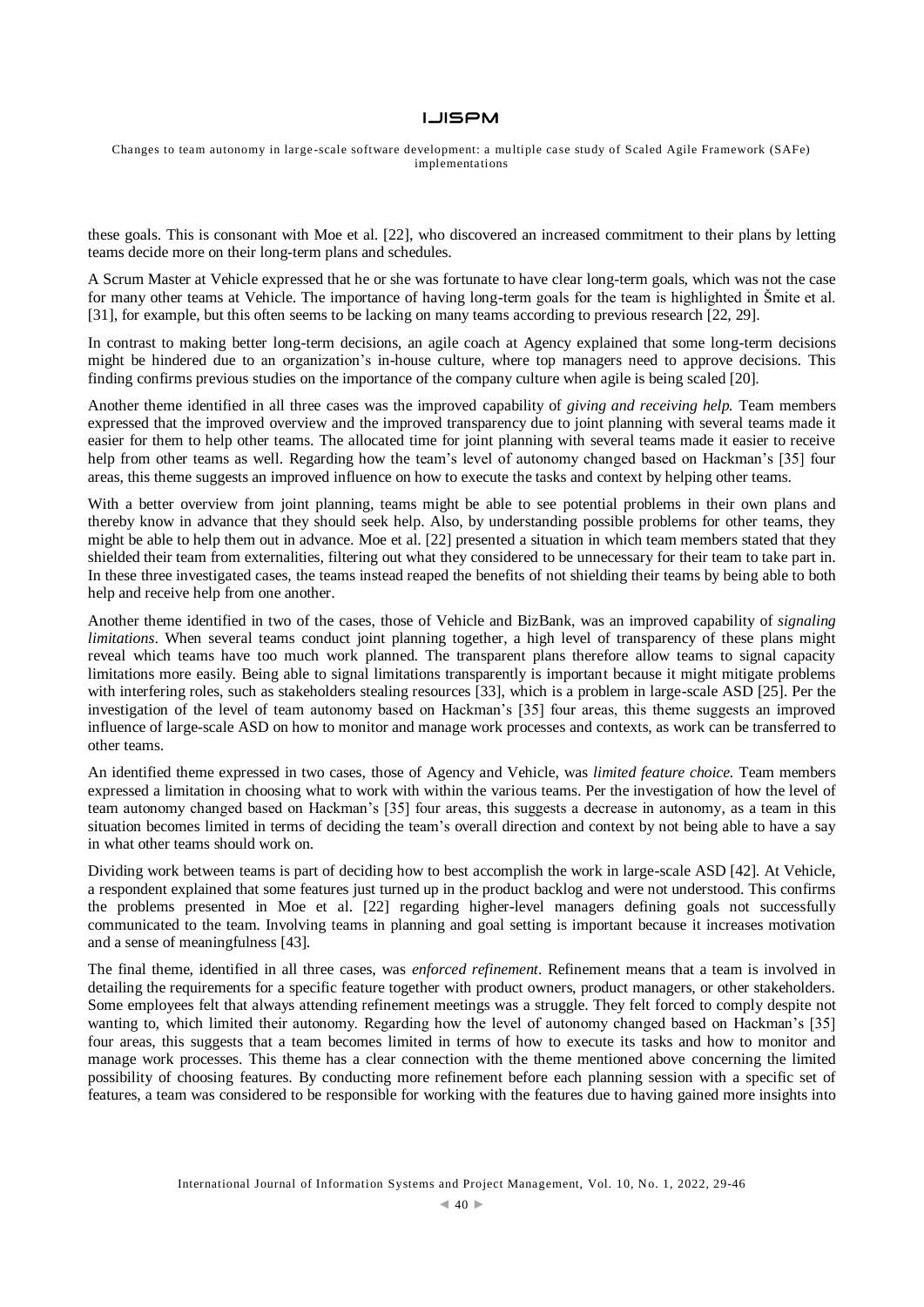Changes to team autonomy in large -scale software development: a multiple case study of Scaled Agile Framework (SAFe) implementations

them. At BizBank, however, a respondent did not view the increased refinement as something negative. Rather, it was seen as an improved routine for preplanning, and it did not limit the possibility of choosing features.

## *5.1 Theoretical contributions*

The findings from this study give us more detailed insights into the various levels of team autonomy that are affected when a large-scale agile framework is implemented. Previous research on the impacts on team autonomy in ASD, such as added roles leading to less autonomy [28], has not offered details into the areas of team autonomy that are being affected. An important theoretical contribution of this study is the detailed impacts on changes to team autonomy. This study suggests that all levels of autonomy are affected, and team autonomy is both increased and decreased in different areas of decision-making for agile teams.

The themes of *limited feature choice* and *enforced refinement* show a perceived decrease in team autonomy. However, these limitations in what to work with for the teams also create clarity regarding upcoming work for the teams. As Hoda and Murugesan [29] explain, a lack of clarity is an important problem with potentially cascading negative effects, such as possible rework. Previous research shows the importance of long-term clarity [31, 32], so perhaps these negative impacts on team autonomy are an acceptable price to pay to reap the benefits of a clear, shared plan. The notion that some level of autonomy must be sacrificed [4] makes sense in large-scale ASD because shared goals and visions are needed for effective coordination [30, 31, 32].

#### *5.2 Practical implications*

As described in the three themes of *making better long-term decisions*, *giving and receiving help*, and *signaling limitations*, the joint planning practice, PI planning, was viewed as important for these perceived positive changes to team autonomy. Dingsøyr et al. [28] found that added roles intended to clarify requirements and technical direction lead to less autonomy on teams, but they are necessary due to the possible impacts of a lack of clarity as found in Hoda and Murugesan [29]. This study suggests that a joint planning practice could mitigate the problem of a lack of clarity. Based on this, added roles might not be as important, or at the very least, they should not have as much of an influence on team decisions.

Along with a lack of clarity, another thing that these findings show is that a joint planning session might mitigate the problems of teams working in silos. Dickert et al. [1] present the problem of teams operating with differing priorities and agendas, and Moe et al. [22] explain how some teams shielded themselves [22]. The findings from this study instead suggest that teams are able to coordinate priorities as well as give and receive help due to joint planning. Strode et al. [24] present the importance of a synchronization strategy and suggest project synchronization once per project, as well as iteration synchronization once per sprint. These findings show the importance of implementing medium-range planning, planning a number of sprints ahead, per the theory of coordination [24] in large-scale ASD. Understanding the great importance and thereby possible benefits of the PI planning practice is an important practical contribution of this study when SAFe is implemented in an organization. For practitioners, we think this paper illustrates the importance of joint planning as well as a shared understanding of goals. The findings also put forth the importance of medium-range planning per the coordination theory in large-scale ASD.

#### **6. Conclusion**

This study presents several changes to team autonomy when a large-scale agile framework is implemented. Four identified themes showed changes that were perceived to increase the levels of team autonomy. First, teams experienced the benefits of *getting a better overview*, which suggests an increased influence on how to monitor and manage work processes and decisions with regard to the team's overall direction. Second, teams perceived an improved possibility of *making better long-term decisions*, which also suggests an increased influence on how to monitor and manage work processes and decisions with regard to the team's overall direction. The increased transparency and long-term planning might be reasons for this change. A better overview and increased transparency might also explain why many employees found that *giving and receiving help* was easier. This impact shows an improved influence of large-scale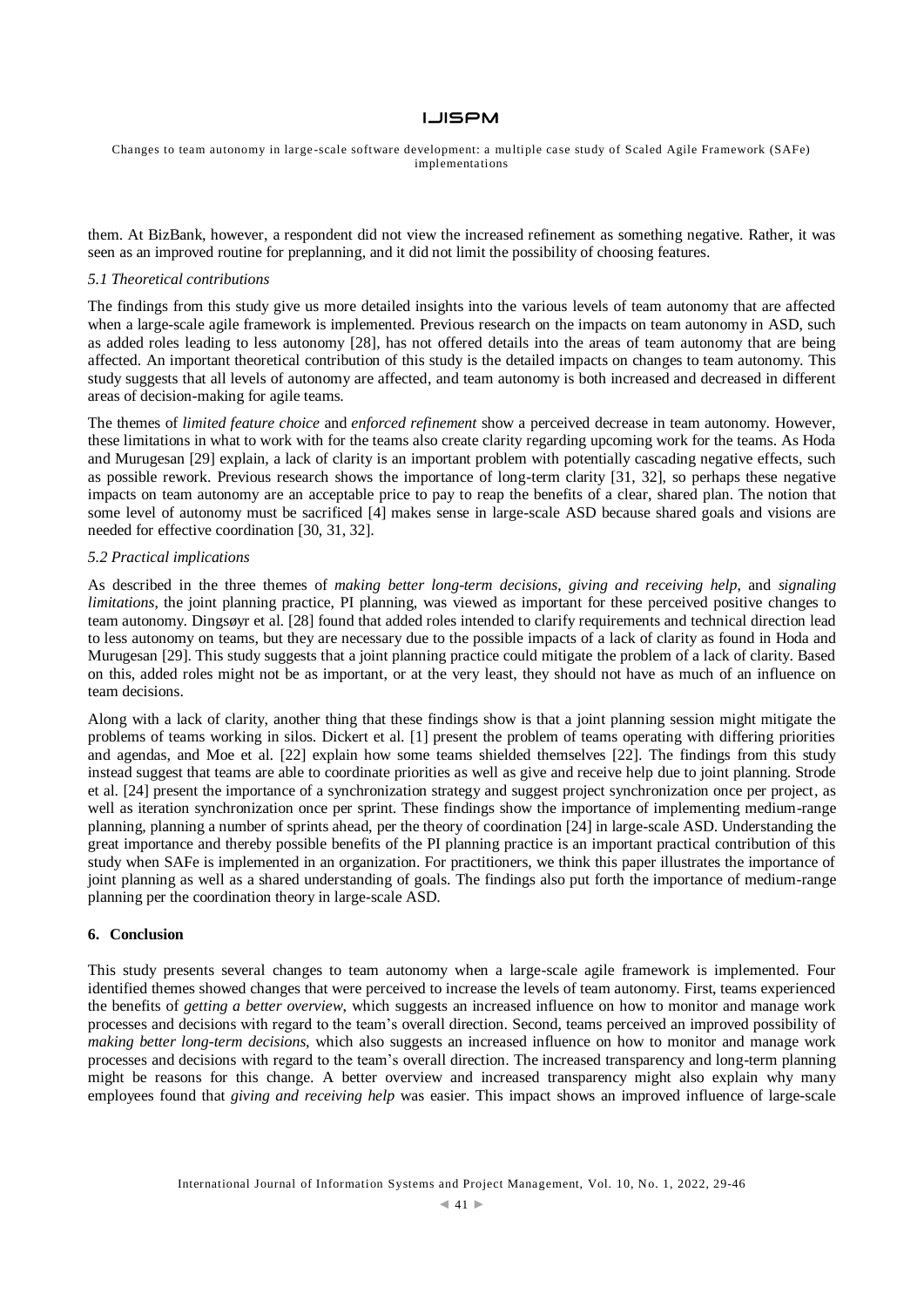Changes to team autonomy in large -scale software development: a multiple case study of Scaled Agile Framework (SAFe) implementations

ASD on how to execute the tasks and context by helping other teams. A practice that was specifically highlighted was the joint planning session, PI planning, which gave teams the capability of *signaling limitations* of capacity more clearly. When several teams planned and shared plans, a high level of transparency revealed which teams had too much work planned for themselves. This might improve the influence on how to monitor and manage work processes and contexts, as work can be transferred to other teams. Two themes were perceived to decrease different levels of team autonomy. One theme, supporting previous studies, was that teams experienced *limited feature choice*. With several teams needing to be coordinated toward a common goal, every team will not be able to choose freely. This suggests a decrease in autonomy because a team becomes limited with regard to deciding the team's overall direction and context. The last identified theme was *enforced refinements*, which suggests that the team becomes limited with regard to how to execute its tasks as well as monitor and manage work processes. The *enforced refinement* might also be a possible reason for the previously mentioned limited choice of features. With a certain team appointed for refining a set of features, the same team was often considered in advance to be responsible for the refined features.

For future work, an area mentioned in the discussion section is the differing views on *enforced refinement*, where some experienced them as a limitation when it came to team autonomy, whereas others expressed the associated benefit of better understanding upcoming features. These diverse experiences call for further research into the impacts of *enforced refinement* on team autonomy. Furthermore, some employees reported that the implementation of SAFe involved an increase in the amount of time spent in meetings. The high number of meetings was perceived as limiting personal autonomy, and the excessive meeting time was viewed as irrelevant for their work. When one is following large-scale frameworks, how to balance the need for coordination and transparency across teams with the need for teams to do focused work is worth investigating.

#### **References**

- [1] K. Dikert, M. Paasivaara, and C. Lassenius, "Challenges and success factors for large-scale agile transformations: A systematic literature review," *Journal of Systems and Software*, vol. 119, pp. 87–108, Sep. 2016
- [2] A. Sablis, D. Šmite and N. Moe, "Team-external coordination in large-scale software development projects," *Journal of Software: Evolution and Process*, e2297, 2020.
- [3] J. H. Gundelsby, "Enabling autonomous teams in large-scale agile through architectural principles," *Proceedings of the 19th International Conference on Agile Software Development*, 2018, pp. 1-4.
- [4] J. M. Bass and A. Haxby, "Tailoring product ownership in large-scale agile projects: Managing scale, distance, and governance," *IEEE Software*, vol. 36, no. 2, pp. 58-63, 2019.
- [5] J.M. Bass, "Future trends in agile at scale: a summary of the 7th international workshop on large-scale agile development," In: *Hoda, R. (ed.) XP 2019. LNBIP, vol. 364*, 2019, pp. 75–80. Springer, Cham.
- [6] N. B. Moe, T. Dingsøyr and K. Rolland, "To schedule or not to schedule? An investigation of meetings as an interteam coordination mechanism in large-scale agile software development," *International Journal of Information Systems and Project Management*, vol. 6, no. 3, pp. 45-59, June, 2018.
- [7] Digital.ai, *15th Annual State of Agile Report (2020)*, 2021. [Online]. Available: https://digital.ai/resourcecenter/analyst-reports/state-of-agile-report
- [8] M. Alqudah and R. Razali, "A review of scaling agile methods in large software development," *International Journal on Advanced Science, Engineering and Information Technology*, vol. 6, no. 6, pp. 828-837, 2016.
- [9] I. Stojanov, O. Turetken and J. J. Trienekens, "A maturity model for scaling agile development," *Proceedings of the 41st Euromicro Conference on Software Engineering and Advanced Applications*, 2015, pp. 446-453.
- [10] Ö. Uludağ, P. Philipp, A. Putta, M. Paasivaara, C. Lassenius and F. Matthes, "Revealing the state-of-the-art in large-scale agile development: A systematic mapping Study," *arXiv preprint arXiv:2007.05578*, 2020.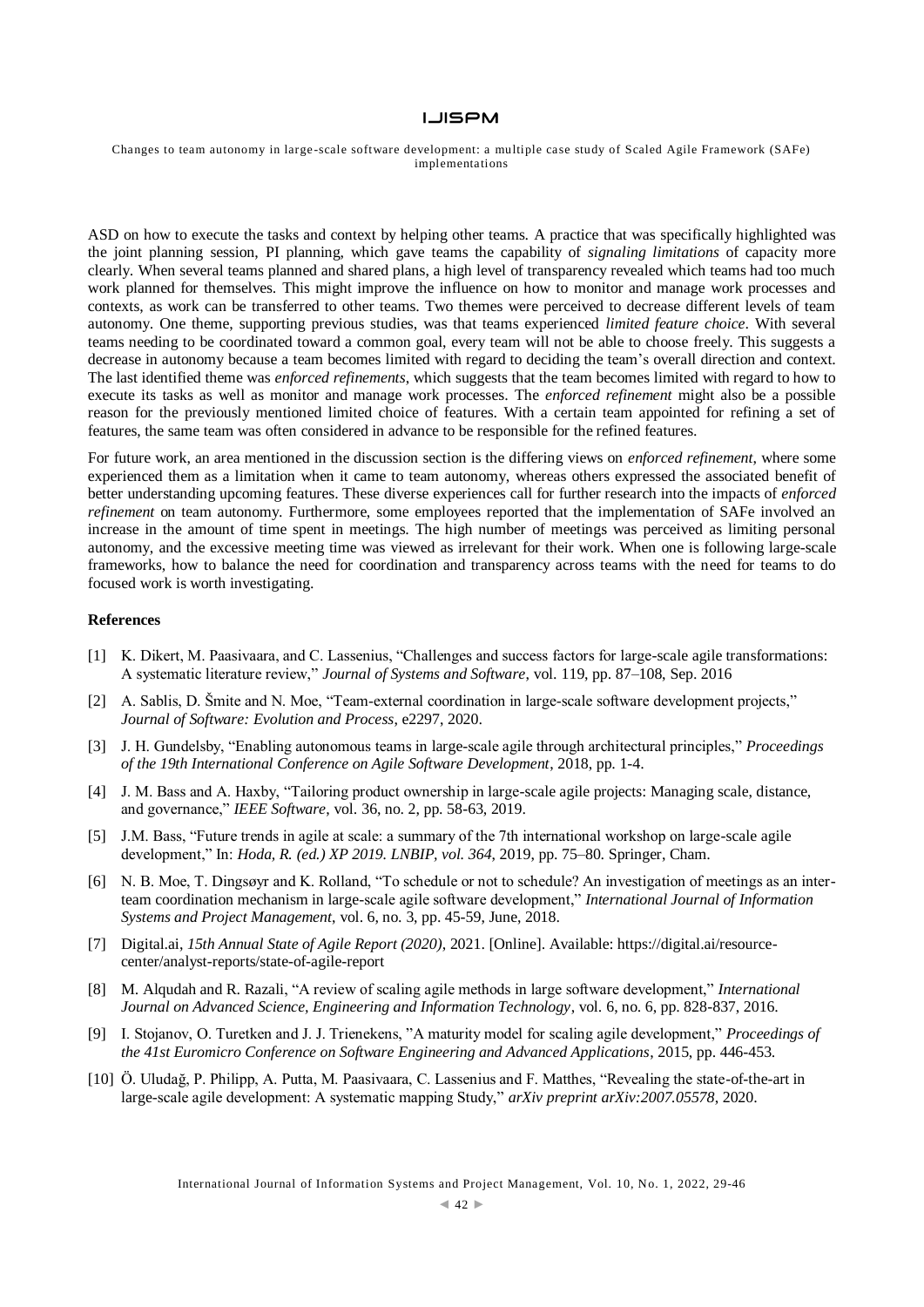Changes to team autonomy in large -scale software development: a multiple case study of Scaled Agile Framework (SAFe) implementations

- [11] R. Hoda, J. Noble, and S. Marshall, "Self-Organizing Roles on Agile Software Development Teams," *IEEE Transactions on Software Engineering*, vol. 39, no. 3, pp. 422–444, Mar. 2013.
- [12] R. A. Guzzo, and M. W. Dickson, "Teams in organizations: Recent research on performance and effectiveness," *Annual Review of Psychology*, vol. 47, pp. 307-338, 1996.
- [13] M. Fenton-O'Creevy, "Employee involvement and the middle manager: evidence from a survey of organizations," *Journal of Organizational Behavior*, vol. 19, no. 1, pp. 67-84, January, 1998.
- [14] B. L. Kirkman and B. Rosen, B, "Beyond self-management: Antecedents and consequences of team empowerment," *Academy of Management Journal*, vol. 42, no. 1, pp. 58-74. 1999.
- [15] C. W. Langfred, "The paradox of self-management: Individual and group autonomy in work groups", *Journal of Organizational Behavior*, vol. 21, no. 5, pp. 563-585, August, 2000.
- [16] A. Meier, M. Kropp, C. Anslow and R. Biddle, "Stress in agile software development: practices and outcomes," *Proceedings of the International Conference on Agile Software Development*, 2018, pp. 259-266.
- [17] K. Beck, M. Beedle, A. van Bennekum, A. Cockburn, W. Cunningham, M. Fowler, J. Grenning, J. Highsmith, A. Hunt, R. Jeffries, J. Kern, B. Marick, R. C. Martin, S. Mellor, K. Schwaber, J. Sutherland and D. Thomas. (2015, June 11th). Manifesto for agile software development [Online]. Available: http://www.agilemanifesto.org
- [18] D. E. Strode, "A dependency taxonomy for agile software development projects," *Information Systems Frontiers*, vol. 18, no. 1, pp. 23–46, 2016.
- [19] D. Leffingwell, *SAFe 4.5 Reference Guide: Scaled Agile Frame-work for Lean Enterprises*. Addison-Wesley Professional, 2018.
- [20] M. Kalenda, P. Hyna, and B. Rossi, "Scaling agile in large organizations: Practices, challenges, and success factors," *Journal of Software: Evolution and Process*, vol. 30, no. 10, p. e1954, 2018.
- [21] H. Edison, X. Wang, and K. Conboy, "Comparing Methods for Large-Scale Agile Software Development: A Systematic Literature Review," IEEE Transactions on Software Engineering, 2021.
- [22] N. B. Moe, B. H. Dahl, V. Stray, L. S. Karlsen, and S. Schjødt-Osmo, "Team autonomy in large-scale agile," *Proceedings of the Annual Hawaii International Conference on System Sciences (HICSS)*, 2019, pp. 6997-7006.
- [23] T. W. Malone and K. Crowston, "The interdisciplinary study of coordination," *ACM Computing Surveys (CSUR)*, vol. 26, no. 1, pp. 87–119, 1994.
- [24] D. E. Strode, S. L. Huff, B. Hope, and S. Link, "Coordination in co-located agile software development projects," *Journal of Systems and Software*, vol. 85, no. 6, pp. 1222–1238, Jun. 2012.
- [25] M. Berntzen, V. Stray, and N. B. Moe, "Coordination Strategies: Managing Inter-team Coordination Challenges in Large-Scale Agile," in *Agile Processes in Software Engineering and Extreme Programming, Cham*, 2021, pp. 140–156.
- [26] A. Salameh and J.M. Bass, "Spotify Tailoring for Promoting Effectiveness in Cross-Functional Autonomous Squads," *Proceedings of the International Conference on Agile Software Development*, 2019, pp. 20-28.
- [27] D. Remta and A. Buchalcevova, "Product Owner's Journey to SAFe Role Changes in Scaled Agile Framework," *Information*, vol. 12, no. 3, pp. 1-18, 2021.
- [28] T. Dingsøyr, N.B. Moe, T. E. Fægri and E. A. Seim, "Exploring software development at the very large-scale: a revelatory case study and research agenda for agile method adaptation," *Empirical Software Engineering*, vol. 23, no. 1, pp. 490-520, 2018.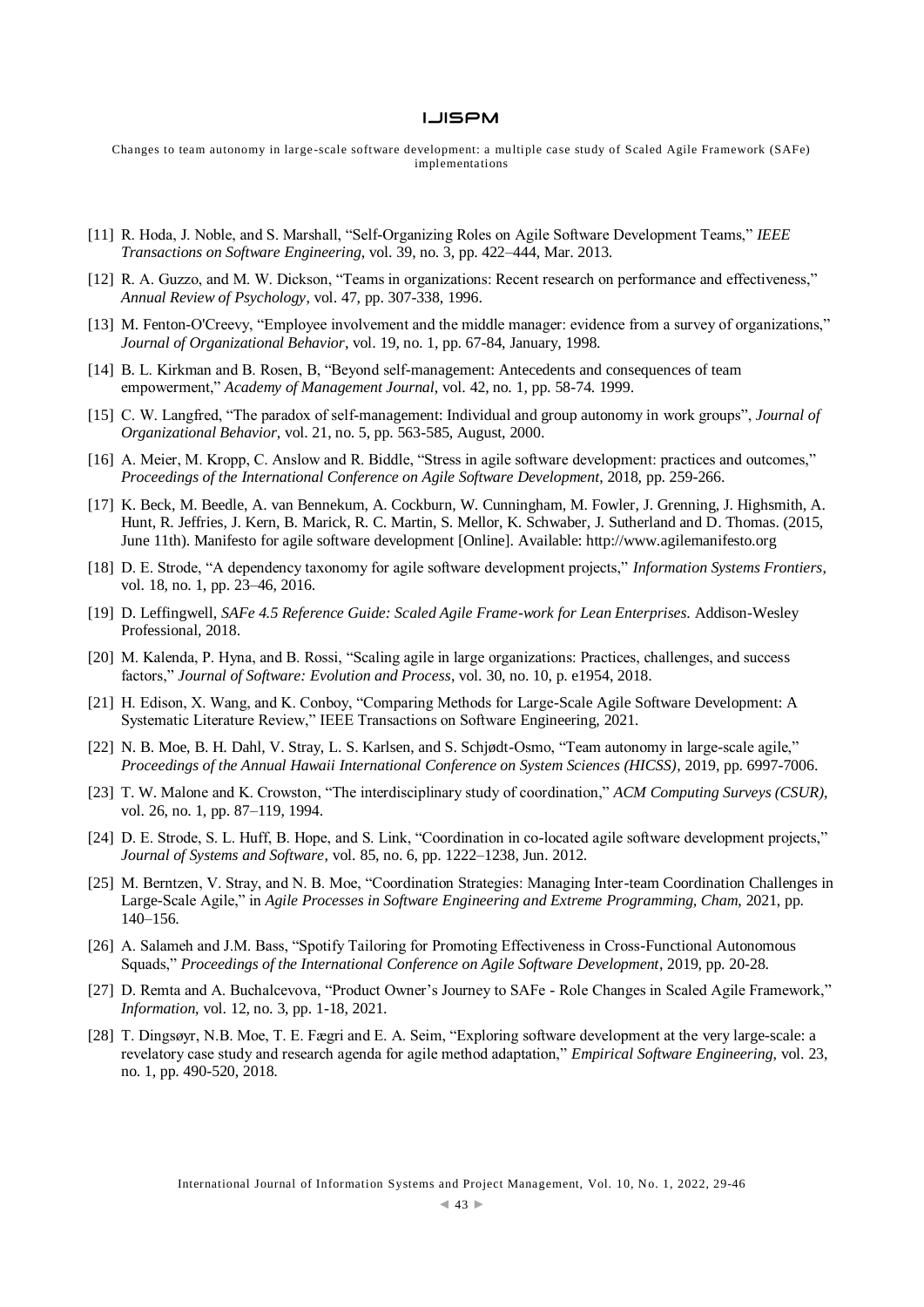Changes to team autonomy in large -scale software development: a multiple case study of Scaled Agile Framework (SAFe) implementations

- [29] R. Hoda and L.K. Murugesan, "Multi-level agile project management challenges: A self-organizing team perspective," *Journal of Systems and Software*, vol. 117, no. 1, pp. 245- 257, 2016.
- [30] L. Gren, "Understanding work practices of autonomous agile teams: A socialpsychological review," *Proceedings of the International Conference on Agile Software Development*, 2020, pp. 227-235.
- [31] D. Šmite, N.B. Moe, M. Floryan, G. Lavinta and P. Chatzipetrou, "Spotify guilds: When the value increases engagement, engagement increases the value," *Communications of the ACM*, vol. 63, no. 3, pp. 56-61, 2020.
- [32] V. Stray, N. B. Moe, H. Vedal, M. Berntzen, "Using Objectives and Key Results (OKRs) and Slack: A Case Study of Coordination in Large-Scale Distributed Agile," In *Proceedings of the 55th Hawaii International Conference on System Sciences*, 2022.
- [33] N. B. Moe, T. Dingsøyr, and T. Dybå, "Overcoming Barriers to Self-Management in Software Teams," *IEEE Software*, vol. 26, no. 6, pp. 20-26, 2009.
- [34] M. Hoegl and P. Parboteeah, "Autonomy and teamwork in innovative projects," *Human resource management*, vol. 45, no. 1, pp. 67, 2006.
- [35] J. R. Hackman, "The psychology of self-management in organizations". In M. S. Pallak & R. O. Perloff (Eds.), *Psychology and work: Productivity, change, and employment*, 1986, pp. 89-136.
- [36] C. C. Manz, "Self-leading work teams: Moving beyond self-management myths," *Human relations*, vol. 45, no. 11, pp. 1119-1140, 1992.
- [37] R. K. Yin, *Case study research and applications: Design and methods*, *6*th ed. California, USA: SAGE publications inc, 2017.
- [38] J. Nuottila, K. Aaltonen and J. Kujala, "Challenges of adopting agile methods in a public organization," *International Journal of Information Systems and Project Management*, vol. 4, no. 3, pp. 65-85, April, 2016.
- [39] M. Q. Patton, *Qualitative research and evaluation methods (3rd ed.)*, SAGE Publication, 2002.
- [40] V. T. Heikkilä, *Case studies on release planning in agile development organizations*, Doctoral dissertation, Aalto University, 2015.
- [41] V. Braun and V. Clarke, "Using thematic analysis in psychology," *Qualitative Research in Psychology*, vol. 3, no. 2, pp. 77-101, 2006.
- [42] J. Sutherland and K. Schwaber. (2013). *The Scrum guide: The definitive guide to Scrum; The rules of the game* [Online]. Available: http://www.scrum.org
- [43] J. R. Hackman, "The design of Work Teams," in *Handbook of organizational behavior*, J. Lorsch, Ed. Englewood Cliffs, N. J., Prentice-Hall, 1987.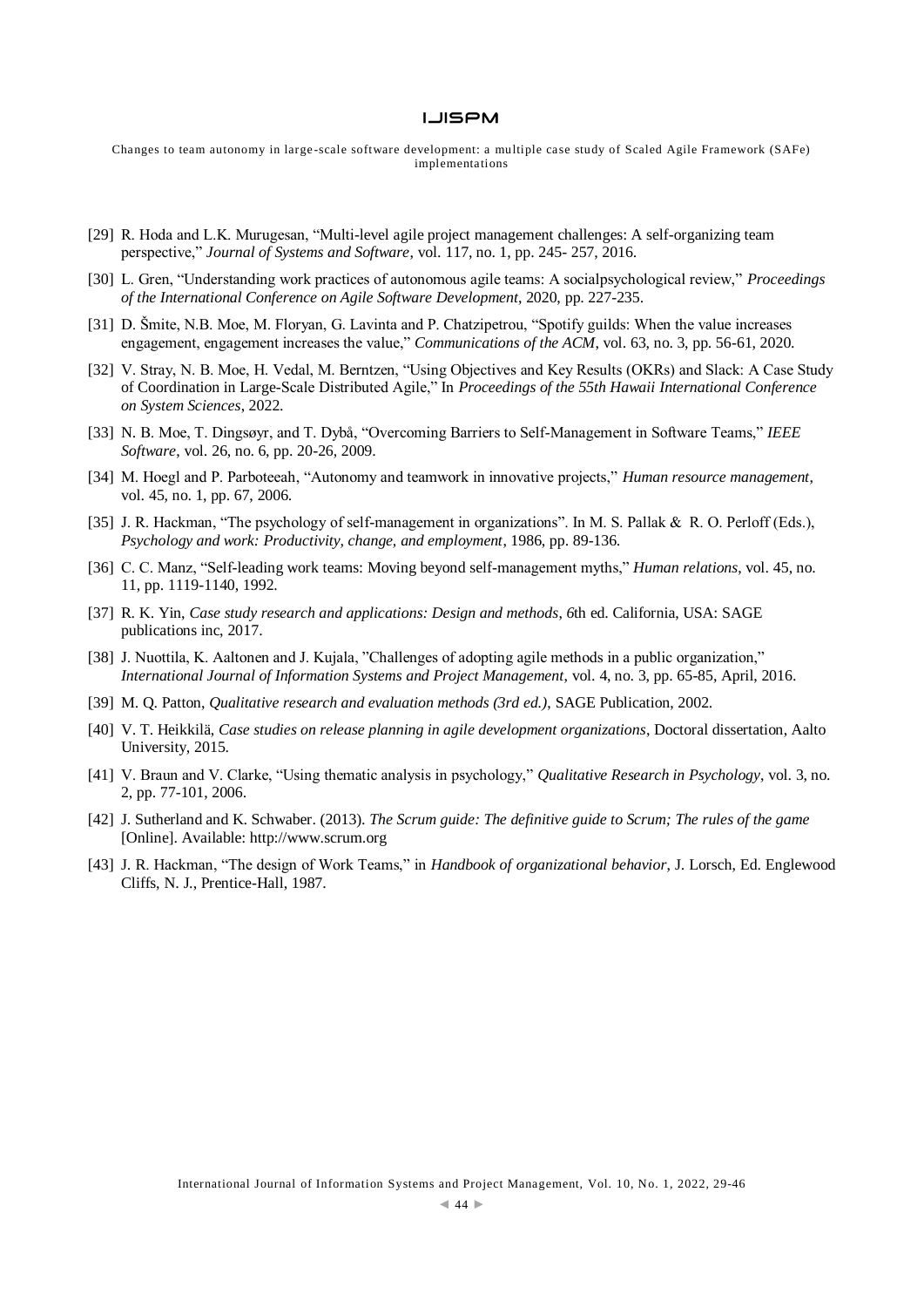Changes to team autonomy in large -scale software development: a multiple case study of Scaled Agile Framework (SAFe) implementations

### **Appendix A. Interview protocol questions.**

What is your role?

What does your team do?

How long have you been working here?

How long have you been working in an agile way?

Have you received any education/training for agile ways of working? If so, what was it?

How do you experience the introduction of large-scale agile processes in your organization?

- What has been difficult?
- What has been simple (easier than you thought it would be)?
- Has the introduction of large-scale processes had the impact you expected?
- Has it had any negative effects?

Describe how different forms of coordination are performed:

- PI Planning
- Scrum of Scrums
- Usage of the Program Board
- **Communities of Practice**

Has autonomy in your/each team changed? If so, in what way?

- In what areas do you have more control?
- In what areas do you have less control?

What do you think you could do (change) to increase autonomy for each group while still managing coordination effectively?